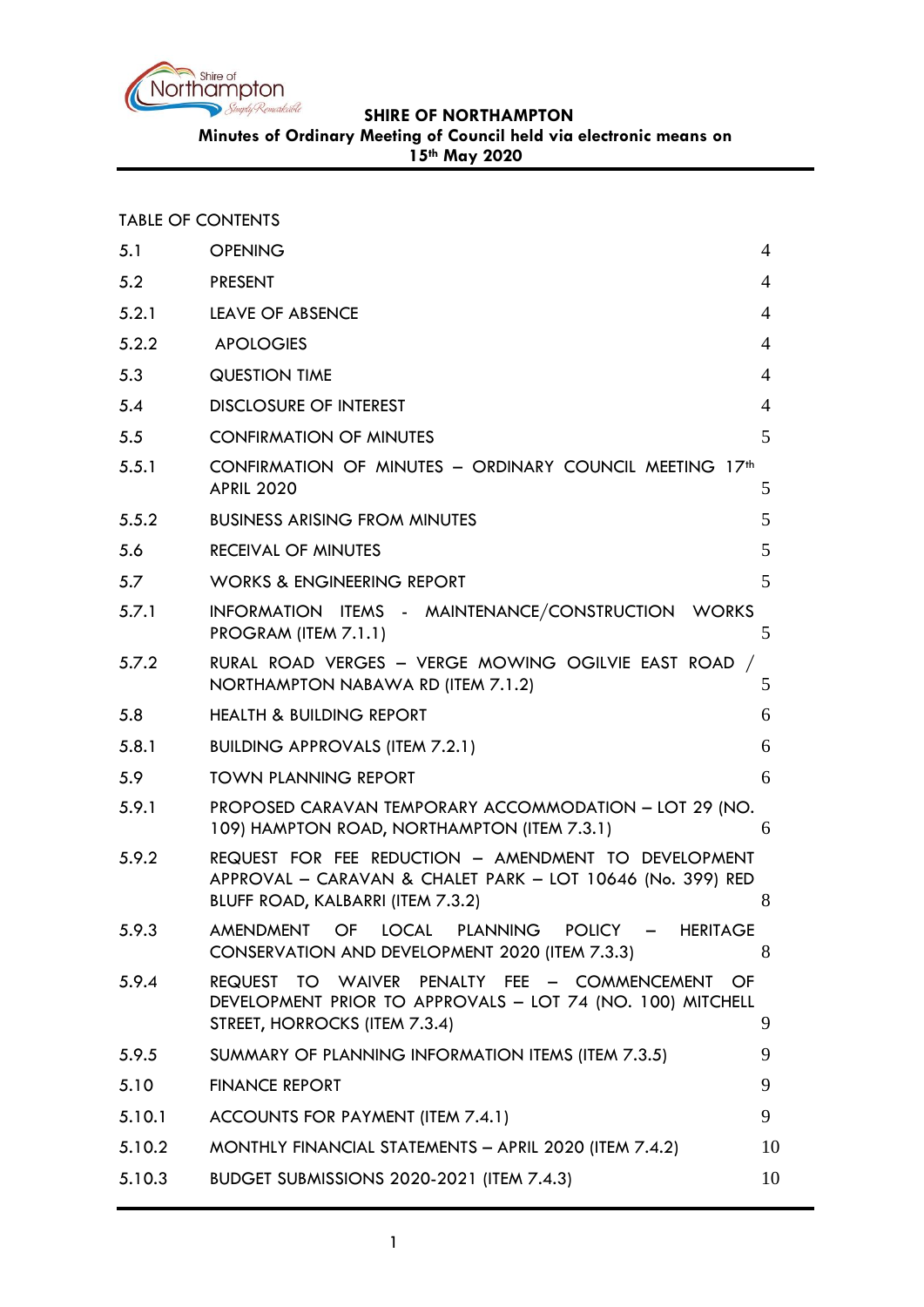

### **SHIRE OF NORTHAMPTON**

| Minutes of Ordinary Meeting of Council held via electronic means on<br>15th May 2020 |                                                                                                              |    |  |  |
|--------------------------------------------------------------------------------------|--------------------------------------------------------------------------------------------------------------|----|--|--|
| 5.11                                                                                 | ADMINISTRATION & CORPORATE REPORT                                                                            | 11 |  |  |
| 5.11.1                                                                               | CP1 CORPORATE BUSINESS PLAN REVIEW (ITEM 7.5.1)                                                              | 11 |  |  |
| 5.11.1.1                                                                             | PREVIOUSLY APPROVED PROJECTS -JAKES POINT ABLUTIONS (ITEM<br>1.1.1)                                          | 11 |  |  |
| 5.11.1.2                                                                             | <b>NORTHAMPTON</b><br><b>CEMETERY</b><br><b>MEMORIAL</b><br><b>TREE</b><br><b>SHELTER</b><br>(IFEM 1.1.2)    | 11 |  |  |
| 5.11.1.3                                                                             | PREVIOUSLY APPROVED PROJECTS (ITEM 1.2.1)                                                                    | 11 |  |  |
| 5.11.1.4                                                                             | NORTHAMPTON BOWLING CLUB - SYNTHETIC GREEN<br>(ITEM<br>2.1.1)                                                | 12 |  |  |
| 5.11.1.5                                                                             | <b>HORROCKS</b><br><b>COMMUNITY</b><br>CENTRE - PLAYGROUND<br><b>SHELTER</b><br>(ITEM 2.2.2)                 | 12 |  |  |
| 5.11.1.6                                                                             | KALBARRI FORESHORE REDEVELOPMENT (ITEM 2.2.2)                                                                | 12 |  |  |
| 5.11.1.7                                                                             | PLAYGROUND SHELTER - HORROCKS FORESHORE (ITEM 2.2.3)                                                         | 12 |  |  |
| 5.11.1.8                                                                             | RSL HALL - STEPS AND CAR PARK ASPHALT SEAL (ITEM 2.2.4)                                                      | 13 |  |  |
| 5.11.1.9                                                                             | MALLARD PARK - LAWN AND RETICULATION (ITEM 2.2.1)                                                            | 13 |  |  |
| 5.11.1.10                                                                            | PORT GREGORY FORESHORE SHELTERS (ITEM 2.2.6)                                                                 | 13 |  |  |
| 5.11.1.11                                                                            | OGILVIE EAST ROAD -<br>BITUMEN SEAL BALANCE OF<br><b>ROAD</b><br>(ITERA 3.1.1)                               | 13 |  |  |
|                                                                                      | 5.11.1.12 BALANCE OF NANDA DRIVE TO BE CONSTRUCTED (ITEM 3.1.2)                                              | 14 |  |  |
| 5.11.1.13                                                                            | <b>BOWES RIVER ROAD (ITEM 3.1.3)</b>                                                                         | 14 |  |  |
|                                                                                      | 5.11.1.14 STARLING ROAD (ITEM 3.1.4)                                                                         | 14 |  |  |
|                                                                                      | 5.11.1.15 FUTURE ROAD PROJECTS (ITEM 3.2.1)                                                                  | 14 |  |  |
|                                                                                      | 5.11.1.16 JAKES POINT CAR PARK (ITEM 3.3.2)                                                                  | 15 |  |  |
|                                                                                      | 5.11.1.17 HAMPTON GARDENS CAR PARK EXTENSION (ITEM 3.3.3)                                                    | 15 |  |  |
| 5.11.1.18                                                                            | BARBARA DOWLING-CASLEY - ONSLOW STREET PATHWAY<br>(ITEM<br>4.1.1)                                            | 16 |  |  |
| 5.11.1.19                                                                            | RIC DAVEY - NANDA<br>DRIVE PATHWAY<br>TO 1<br>BE<br><b>BROUGHT</b><br>FORWARD (ITEM 3.3.2)                   | 16 |  |  |
| 5.11.1.20                                                                            | KALBARRI<br><b>DEVELOPMENT</b><br>ASSOCIATION - PATHWAY<br><b>FROM</b><br>SCHOOL TO POST OFFICE (ITEM 4.1.3) | 16 |  |  |
| 5.11.1.21                                                                            | ZUYTDORP LOOKOUT PATHWAY IMPROVEMENTS (ITEM<br>4.1.4)<br>AND RED BLUFF ROAD PATHWAY (ITEM 4.2.2)             | 17 |  |  |
| 5.11.2                                                                               | PLANT REPLACEMENT PROGRAM (ITEM CP5)                                                                         | 17 |  |  |
| 5.11.3                                                                               | NATIONAL REDRESS SCHEME (ITEM 7.5.2)                                                                         | 17 |  |  |
| 5.11.4                                                                               | FREE CAMPING - NORTHAMPTON GOLF CLUB (ITEM 7.5.3)                                                            | 18 |  |  |
| 5.11.5                                                                               | REVIEW OF COMMUNITY STRATEGIC PLAN (ITEM 7.5.4)                                                              | 19 |  |  |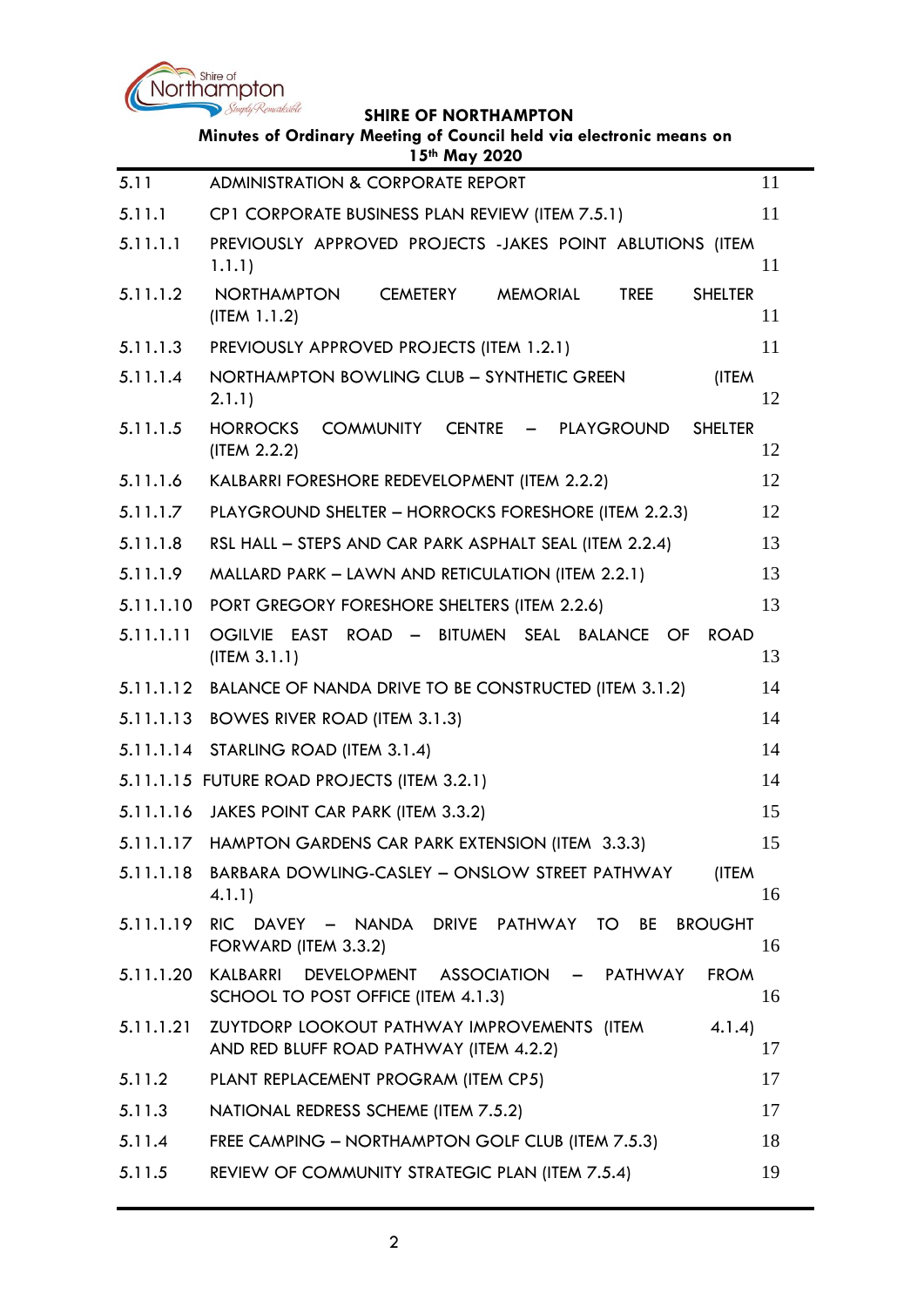

#### **SHIRE OF NORTHAMPTON**

|         | Minutes of Ordinary Meeting of Council held via electronic means on<br>15th May 2020 |    |
|---------|--------------------------------------------------------------------------------------|----|
| 5.11.6  | STAFF EMPLOYMENT CONDITIONS - WAGES & SALARIES (ITEM 7.5.5)                          | 19 |
| 5.11.7  | FENCE COMPOUND - GREGORY WATER SUPPLY TANKS (ITEM 7.5.6)                             | 20 |
| 5.11.8  | RATE EXEMPTION REQUEST - AUSTRALIAN HOTELS ASSOCIATION (ITEM<br>7.5.7                | 20 |
| 5.11.9  | RATE WRITE OFF - LOT 10 ESSEX STREET, NORTHAMPTON (ITEM 7.5.8)                       | 21 |
| 5.11.10 | KALBARRI FORESHORE PARKLAND SHELTERS (ITEM 7.5.9)                                    | 21 |
| 5.11.11 | HOT WATER SYSTEM REPLACEMENT (ITEM 7.5.10)                                           | 21 |
| 5.11.12 | LUCKY BAY CAMPING AREA (ITEM 7.5.11)                                                 | 22 |
| 5.11.13 | COOLCALALAYA ROAD (ITEM 7.5.12)                                                      | 22 |
| 5.11.14 | NORTHAMPTON PLAYING COURTS FENCE (ITEM 7.5.13)                                       | 22 |
| 5.11.15 | PROPOSED ABLUTIONS - JAKES POINT (ITEM 7.5.14)                                       | 22 |
| 5.12    | PRESIDENT'S REPORT                                                                   | 23 |
| 5.13    | DEPUTY PRESIDENT'S REPORT                                                            | 23 |
| 5.14    | <b>COUNCILLORS' REPORTS</b>                                                          | 23 |
| 5.14.1  | <b>CR SUCKLING</b>                                                                   | 23 |
| 5.15    | <b>NEW ITEMS OF BUSINESS</b>                                                         | 23 |
| 5.16    | <b>NEXT MEETING OF COUNCIL</b>                                                       | 23 |
| 5.17    | <b>CLOSURE</b>                                                                       | 24 |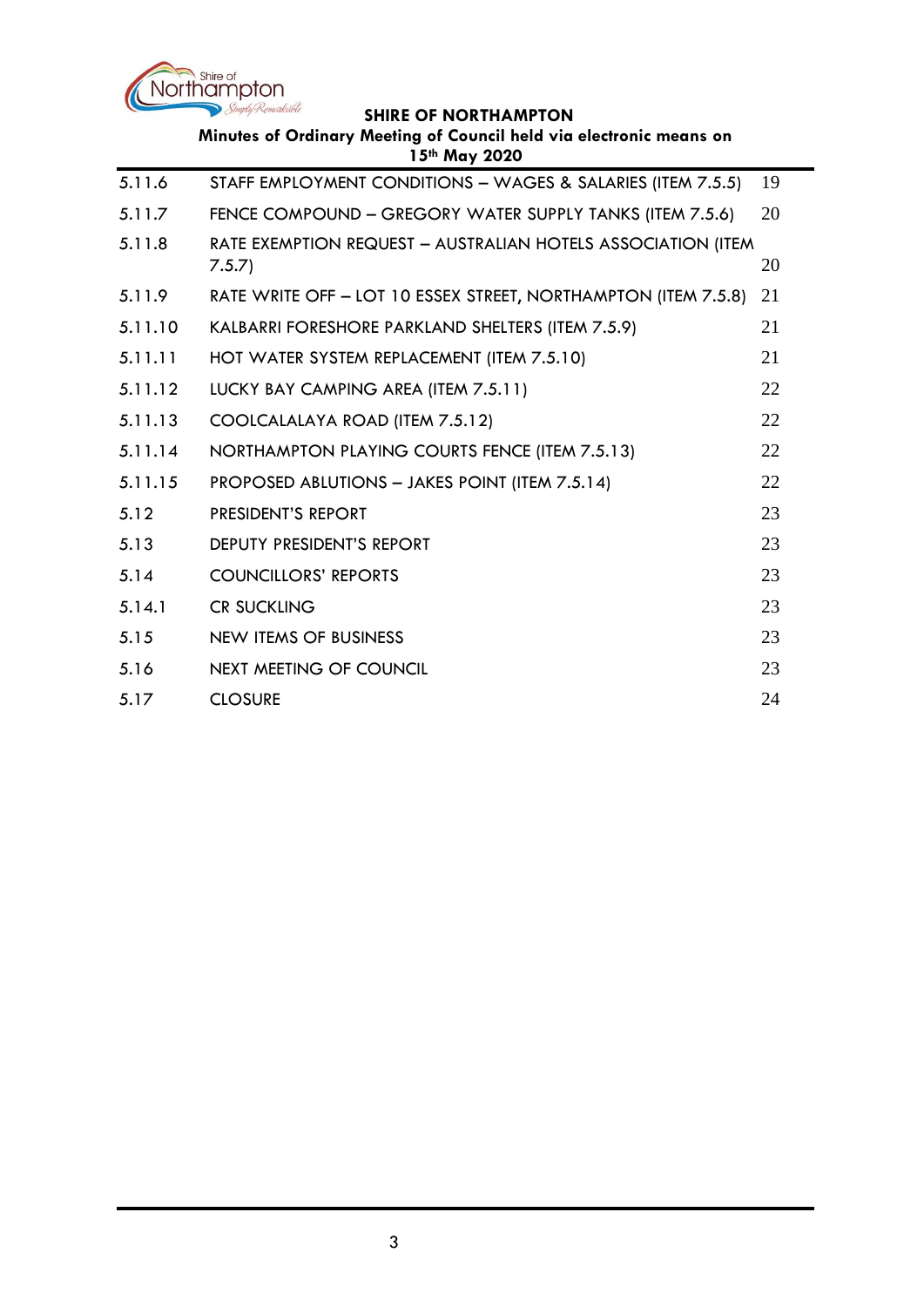

#### <span id="page-3-0"></span>**5.1 OPENING**

The President thanked all Councillors and staff receiving the broadcast of this electronic meeting for their attendance and declared the meeting open at 1.02pm.

#### <span id="page-3-1"></span>**5.2 PRESENT**

The President asked Council Members and staff to confirm that they were connected and in attendance, with the following attendees so confirmed:

| Cr C Simkin        | President                                      | Northampton Ward |  |  |
|--------------------|------------------------------------------------|------------------|--|--|
| Cr S Krakouer      | Deputy President                               | Kalbarri Ward    |  |  |
| Cr R Suckling      |                                                | Northampton Ward |  |  |
| Cr T Hay           |                                                | Northampton Ward |  |  |
| Cr S Smith         |                                                | Kalbarri Ward    |  |  |
| Cr P Stewart       |                                                | Kalbarri Ward    |  |  |
| Cr D Pike          |                                                | Kalbarri Ward    |  |  |
| Cr L Sudlow        |                                                | Northampton Ward |  |  |
| Cr S Stock-Standen |                                                | Northampton Ward |  |  |
| Mr Garry Keeffe    | <b>Chief Executive Officer</b>                 |                  |  |  |
| Mr Grant Middleton | Deputy Chief Executive Officer                 |                  |  |  |
| Mr Neil Broadhurst | <b>Manager of Works and Technical Services</b> |                  |  |  |
| Mrs Michelle Allen | <b>Planning Officer</b>                        |                  |  |  |

### <span id="page-3-2"></span>5.2.1 LEAVE OF ABSENCE

Nil

### <span id="page-3-3"></span>5.2.2 APOLOGIES

Nil

### <span id="page-3-4"></span>**5.3 QUESTION TIME**

None

#### <span id="page-3-5"></span>**5.4 DISCLOSURE OF INTEREST**

No disclosures of interest were declared.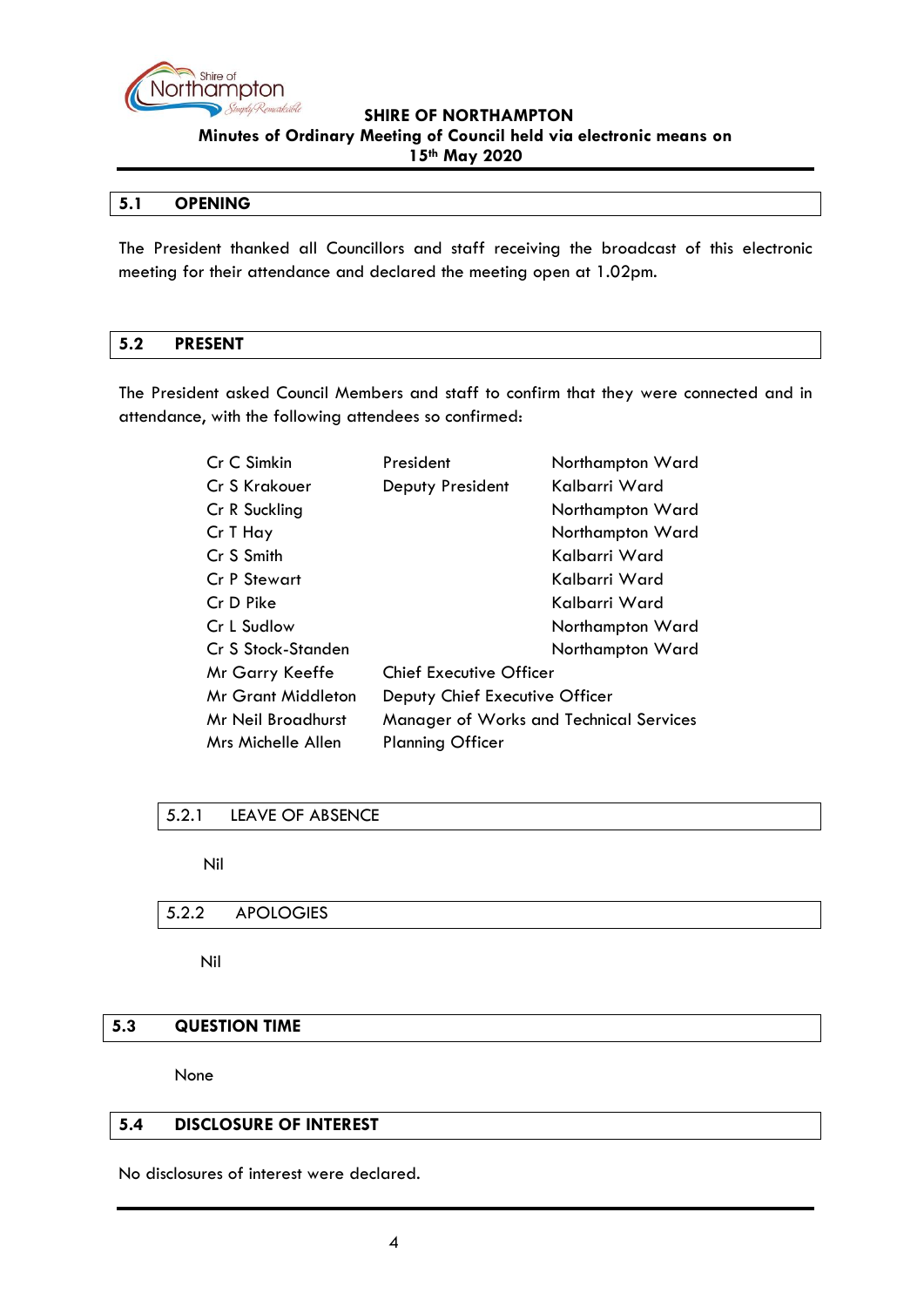

#### <span id="page-4-1"></span><span id="page-4-0"></span>**5.5 CONFIRMATION OF MINUTES**

5.5.1 CONFIRMATION OF MINUTES - ORDINARY COUNCIL MEETING 17<sup>th</sup> APRIL 2020

Moved Cr KRAKOUER, seconded Cr SUCKLING

That the minutes of the Ordinary Meeting of Council held on the 17<sup>th</sup> April 2020 be confirmed as a true and correct record.

CARRIED 9/0

<span id="page-4-2"></span>5.5.2 BUSINESS ARISING FROM MINUTES

Nil

### <span id="page-4-3"></span>**5.6 RECEIVAL OF MINUTES**

Nil

# <span id="page-4-5"></span><span id="page-4-4"></span>**5.7 WORKS & ENGINEERING REPORT**

5.7.1 INFORMATION ITEMS - MAINTENANCE/CONSTRUCTION WORKS PROGRAM (ITEM 7.1.1)

Noted

<span id="page-4-6"></span>5.7.2 RURAL ROAD VERGES – VERGE MOWING OGILVIE EAST ROAD / NORTHAMPTON NABAWA RD (ITEM 7.1.2)

Moved Cr HAY, seconded Cr STOCK-STANDEN

That Council approve as authorised expenditure the slashing/mulching of vegetation on the shoulders of the Ogilvie East Road at an estimated cost \$18,000 (plus GST) and selective sections on the Northampton Nabawa Road at an estimated cost of \$8,000 (plus GST).

CARRIED BY AN ABSOLUTE MAJORITY 9/0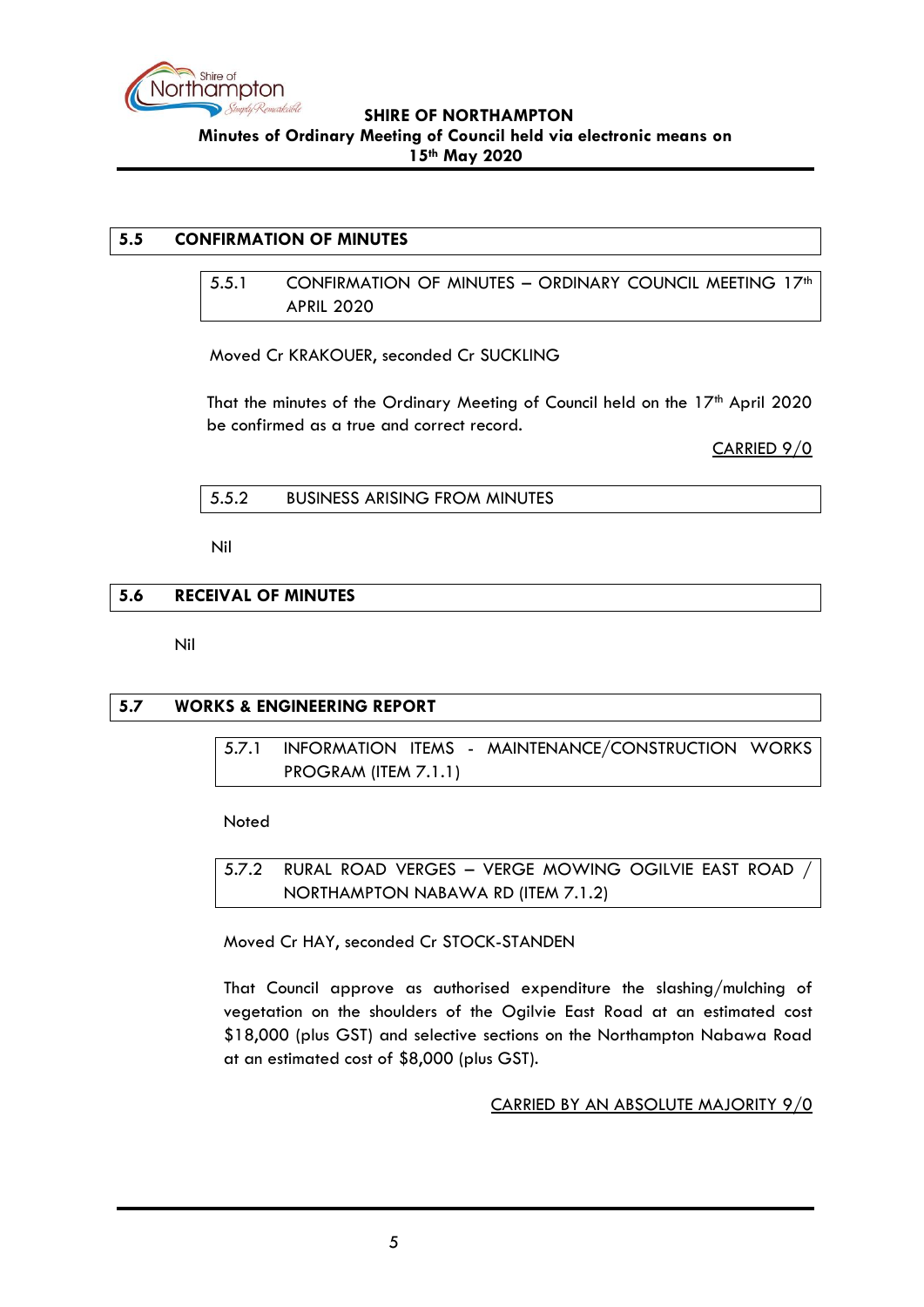

#### <span id="page-5-0"></span>**5.8 HEALTH & BUILDING REPORT**

#### <span id="page-5-1"></span>5.8.1 BUILDING APPROVALS (ITEM 7.2.1)

Noted.

### <span id="page-5-3"></span><span id="page-5-2"></span>**5.9 TOWN PLANNING REPORT**

5.9.1 PROPOSED CARAVAN TEMPORARY ACCOMMODATION – LOT 29 (NO. 109) HAMPTON ROAD, NORTHAMPTON (ITEM 7.3.1)

Moved Cr SUCKLING, seconded Cr KRAKOUER

That Council, having taken into consideration the provisions of the Shire of Northampton's Local Planning Scheme No. 10 (Northampton), the Shire's Local Planning Policy *Caravans for Temporary Accommodation* and the current circumstances (closure of Northampton Caravan Park and Planning requirement exemptions), grant approval for a caravan to be placed on Lot 29 (No. 109) Hampton Road (North West Coastal Highway), Northampton, subject to the following conditions:

- 1. Development/use shall be in accordance with the attached approved plans dated 15 May 2020 and subject to any modifications required as a consequence of this approval the endorsed plan(s) shall not be modified or altered without the prior written approval of the local government.
- 2. Any additions to, or change to, the approved use (not the subject of this consent/approval) requires further application and planning approval for that use/addition.
- 3. This Development Approval is valid until 15 May 2021, after which further application to the local government is required. It is the responsibility of the applicant to apply in good time before expiration, and the local government will not automatically re-issue approvals.
- 4. This approval is issued only to R. Pearce and is NOT transferable to any other person or to any other land parcel, without the further application and approval of the Shire of Northampton.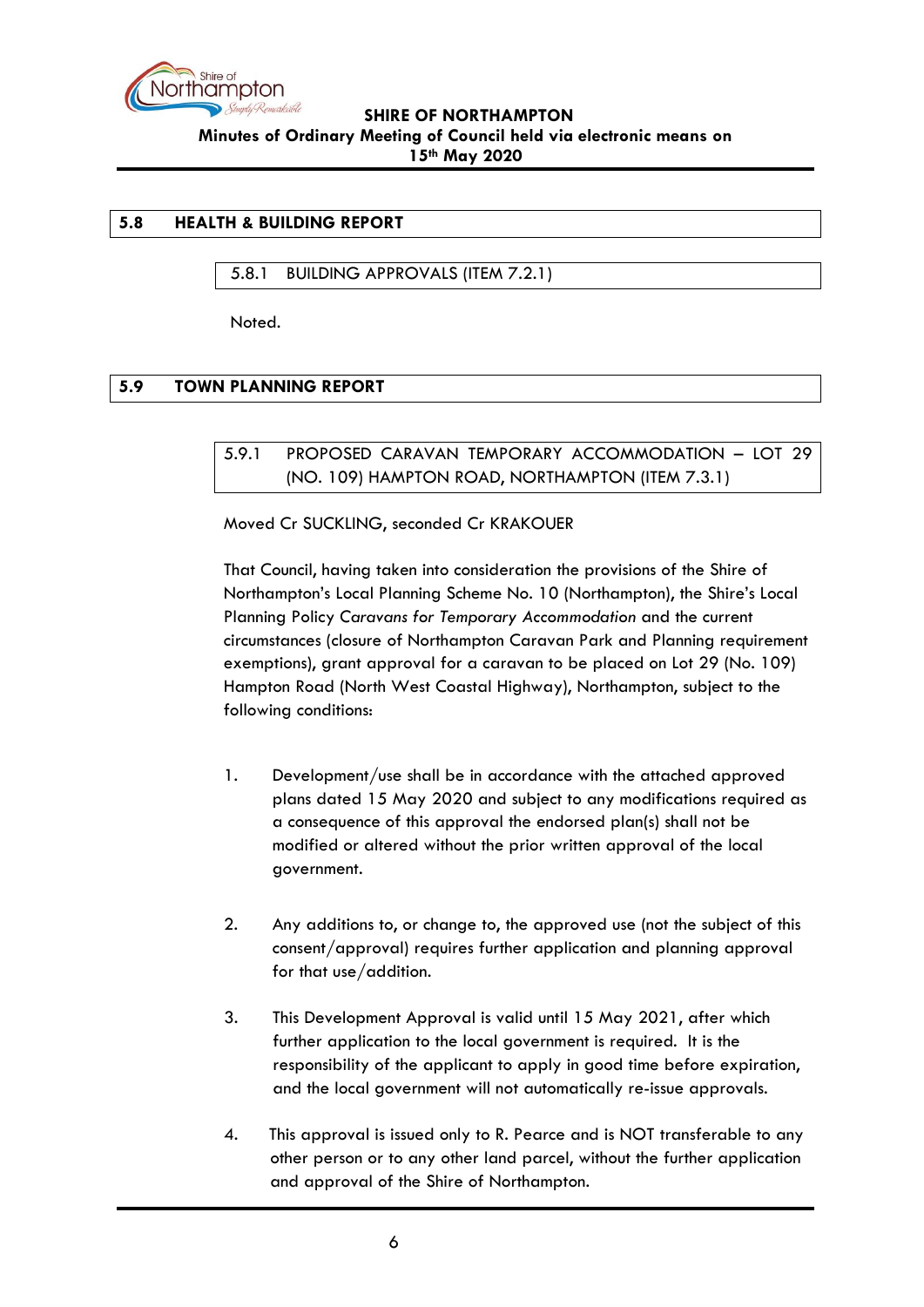

- 5. A bond of \$5,000 shall be lodged with the Shire of Northampton prior to occupation of the caravan on site with the bond money to be repaid to the Applicant upon completion of the dwelling to lock-up stage.
- 6. The approval is for one (1) Caravan with Annexe, one (1) portable chemical toilet and one (1) portable shower only.
- 7. The caravan and ablution facilities are to be positioned on the lot so as to be not visible from Hampton Road and will include visual screening measures, to the approval of the local government.
- 8. The ablution facilities (toilet and shower) are to be connected to the new septic system for the proposed dwelling.
- 9. Should substantiated ongoing complaints be received in relation to the placement of the caravan on Lot 29 (No. 109) Hampton Road, Northampton), the Shire of Northampton reserves the right to review and/or revoke this Development Approval.
- 10. The Applicant is required to provide adequate rubbish disposal facilities, remove all rubbish associated with the operation and maintain clean and sanitary conditions at all times.
- 11. The land use hereby permitted shall not cause injury to or prejudicially affect the amenity of the locality by reason of the emission of smoke, dust, fumes, odour, noise, vibration, waste product or otherwise.
- 12. The use of a generator upon Lot 29 (No. 109) Hampton Road is only allowed during power outages and when the on-site power source is not accessible. At all other times, the Applicant shall utilise the power source available on site.

### *Advice Notes*

- *1. If the development/use the subject of this approval is not substantially commenced within a two (2) year period, the approval will lapse and be of no further effect.*
- *2. Where an approval has so lapsed, no development must be carried out without the further approval of the local government having first been sought and obtained.*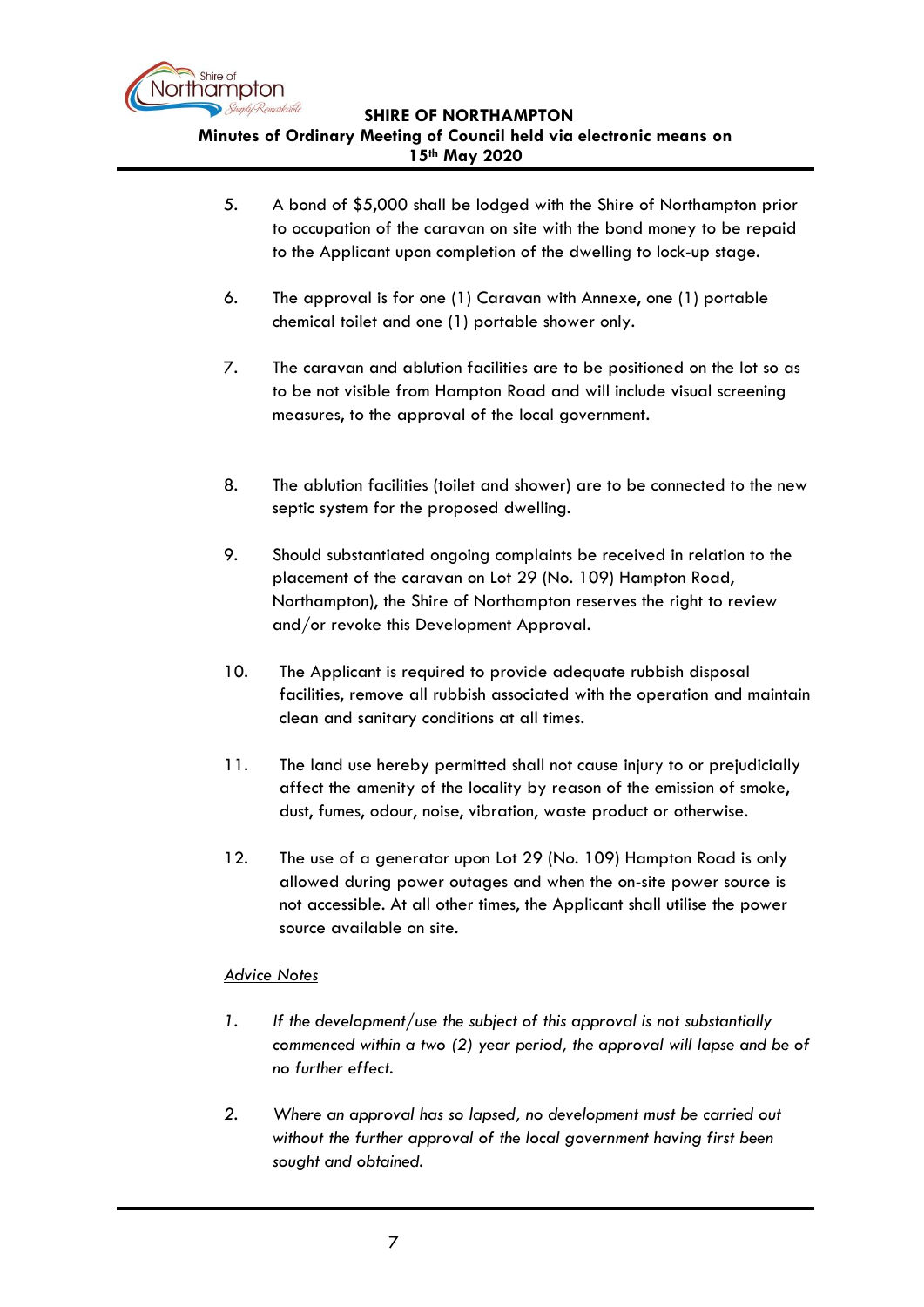

- *3. If an applicant or owner is aggrieved by this determination there is a right of review by the State Administrative Tribunal in accordance with the Planning and Development Act 2005 Part 14. An application must be made within 28 days of determination.*
- 4. *The Applicant is advised that compliance with any and all governmental legislation and regulations, including but not limited to the Health Act and Regulations and the Environmental Protection (Noise) Regulations, is required at all times.*

CARRIED 9/0

# <span id="page-7-0"></span>5.9.2 REQUEST FOR FEE REDUCTION – AMENDMENT TO DEVELOPMENT APPROVAL – CARAVAN & CHALET PARK – LOT 10646 (No. 399) RED BLUFF ROAD, KALBARRI (ITEM 7.3.2)

Moved Cr SUDLOW, seconded Cr STEWART

That Council waive the development and building application fees of \$7,167 in relation to the proposed amendments to the Red Bluff Caravan Park development, on the grounds that substantial development and building fees relating to this development have already been paid and the amendment to the development was caused by circumstances beyond the developers control.

### CARRIED BY AN ABSOLUTE MAJORITY 9/0

<span id="page-7-1"></span>5.9.3 AMENDMENT OF LOCAL PLANNING POLICY – HERITAGE CONSERVATION AND DEVELOPMENT 2020 (ITEM 7.3.3)

Moved Cr SUCKLING, seconded Cr SMITH

That Council:

- 1. Pursuant to Schedule 2 Deemed Provisions, Part 2, cl 4 of the *Planning and Development (Local Planning Schemes) Regulations 2015* resolve to:
- a. Adopt the amended Local Planning Policy (Appendix 1) for public comment and advertise the policy for a period of 21 days.
- b. Should no written, author-identified objections be received during the 21day advertising period, then adopt for final approval the amended Local Planning Policy and proceed to publish a notice to this effect in the local newspaper: and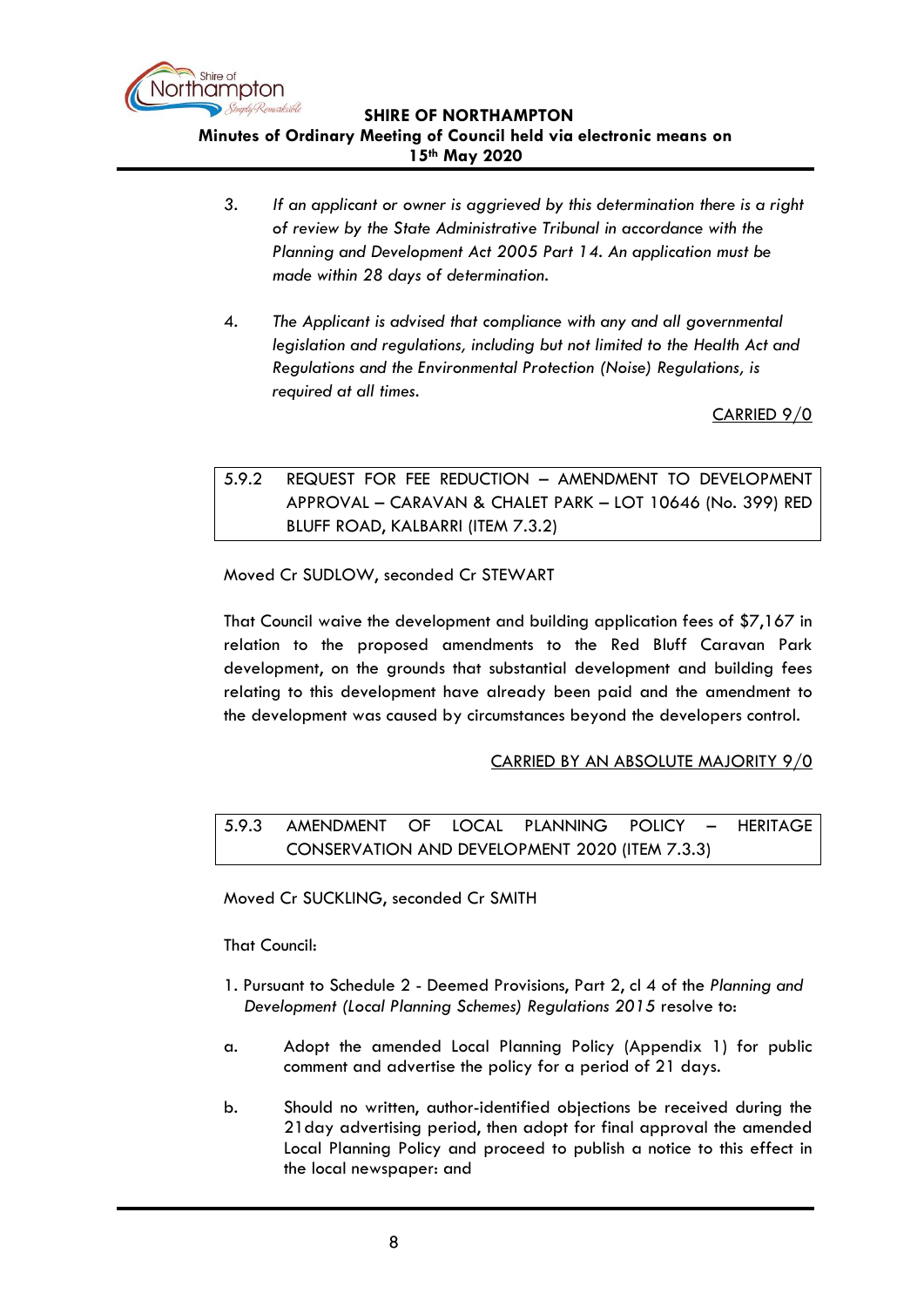

c. Should there be any written, author-identified objections received during the advertising period, require staff to present to Council a further report

CARRIED 9/0

<span id="page-8-0"></span>5.9.4 REQUEST TO WAIVER PENALTY FEE – COMMENCEMENT OF DEVELOPMENT PRIOR TO APPROVALS – LOT 74 (NO. 100) MITCHELL STREET, HORROCKS (ITEM 7.3.4)

Moved Cr STEWART, seconded Cr SUDLOW

That Council waive the \$294 penalty fee in relation to commencement of construction without approvals on the grounds that the issuance of a letter of warning should have been the first step in the compliance process while the state of emergency declaration for COVID 19 is in place.

CARRIED 7/2

Cr Simkin and Cr Hay wished for their names to be recorded as voting against the motion.

<span id="page-8-1"></span>5.9.5 SUMMARY OF PLANNING INFORMATION ITEMS (ITEM 7.3.5)

Noted.

# <span id="page-8-3"></span><span id="page-8-2"></span>**5.10 FINANCE REPORT**

### 5.10.1 ACCOUNTS FOR PAYMENT (ITEM 7.4.1)

Moved Cr SUCKLING, seconded Cr KRAKOUER

That Municipal Fund Cheques 21883 to 21897 inclusive totalling \$49,311.93, Municipal EFT payments numbered EFT20620 to EFT20723 inclusive totalling \$439,802.47, Trust Fund Cheques 2510 to 2514, totalling \$1,891.34, Direct Debit payments numbered GJ1006 to GJ1012 inclusive totalling \$333,643.23 be passed for payment and the items therein be declared authorised expenditure.

CARRIED BY AN ABSOLUTE MAJORITY 9/0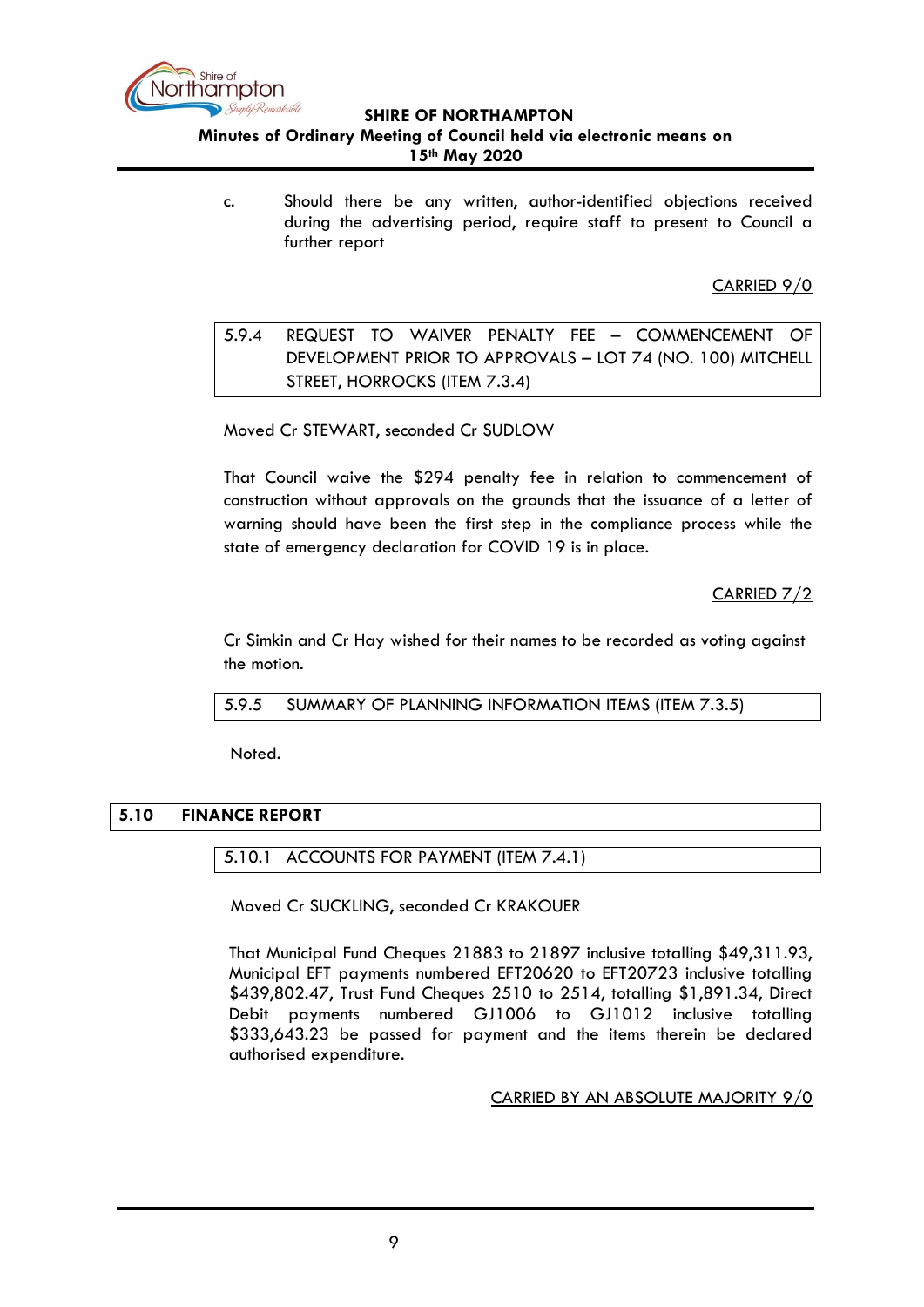

<span id="page-9-0"></span>5.10.2 MONTHLY FINANCIAL STATEMENTS – APRIL 2020 (ITEM 7.4.2)

Moved Cr STEWART, seconded Cr HAY

That Council adopts the Monthly Financial Report for the period ending  $30<sup>th</sup>$ April 2020.

CARRIED 9/0

<span id="page-9-1"></span>5.10.3 BUDGET SUBMISSIONS 2020-2021 (ITEM 7.4.3)

Moved Cr SMITH seconded Cr SUDLOW

That Council make provision for the following projects within the draft 2020/2021 Budget.

- 1. Northampton Visitor Centre operational grant, \$25,000.
- 2. Kalbarri Visitor Centre operational grant, \$50,000.
- 3. Kalbarri Visitor Centre raising of a Specified Area Rate for Kalbarri Ward properties for tourism promotion, \$30,000.
- 4. Kalbarri Childcare repainting of front fence, doors, skirting boards and window frames, \$2,000.
- 5. Northampton Bowling Club exterior painting of club premises, \$4,400
- 6. Northampton Old School seed funding for grant application for replacement of roof on administration building, \$10,000.
- 7. St Mary's Parish assist with restoration of stone front fence, \$8,000.
- 8. That the budget request from the Northampton VFRS of \$1,850 for tiling to their staff wet area be deferred until plans for the new DFES building are confirmed.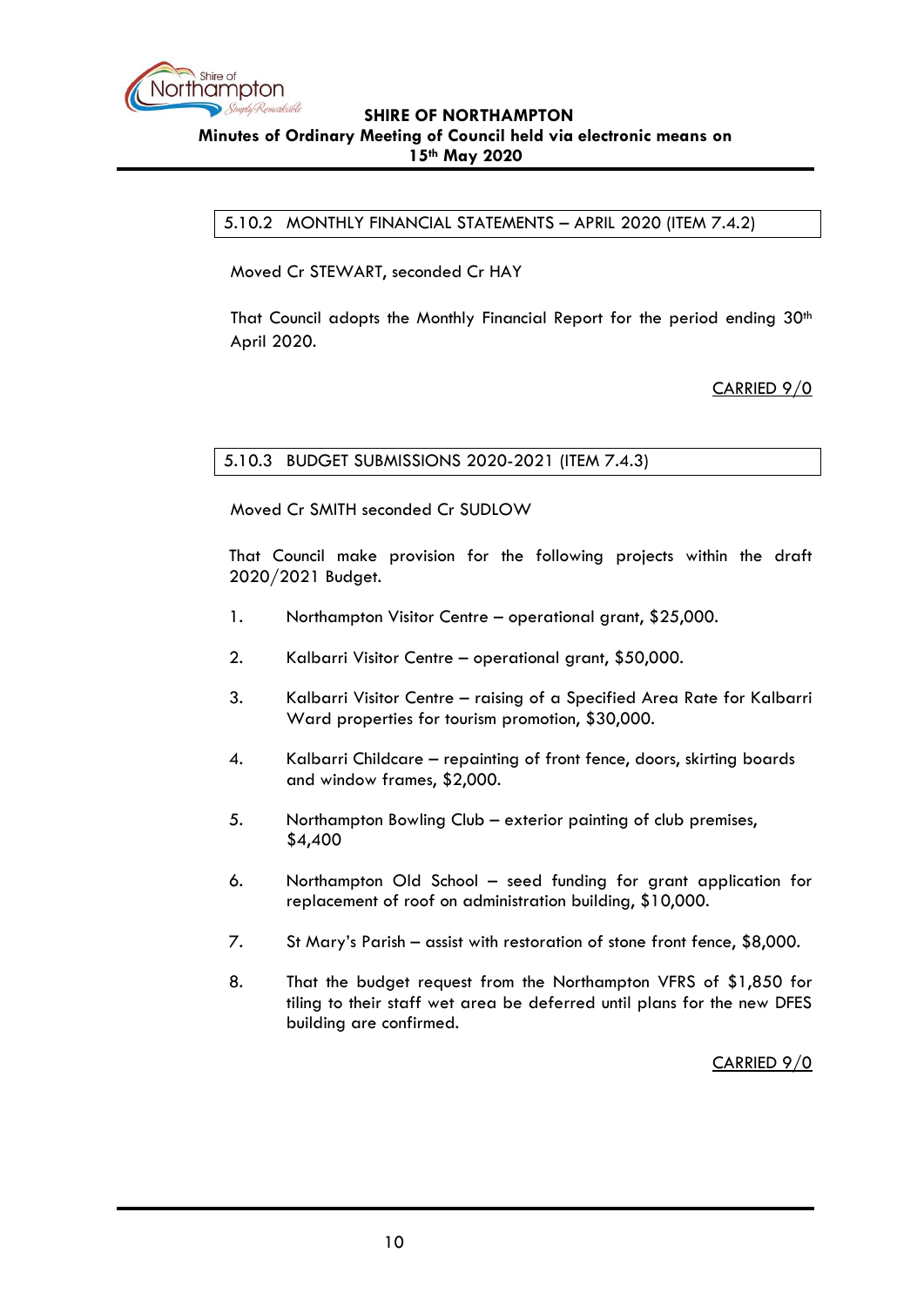

### <span id="page-10-2"></span><span id="page-10-1"></span><span id="page-10-0"></span>**5.11 ADMINISTRATION & CORPORATE REPORT**

#### 5.11.1 CP1 CORPORATE BUSINESS PLAN REVIEW (ITEM 7.5.1)

## 5.11.1.1 PREVIOUSLY APPROVED PROJECTS -JAKES POINT ABLUTIONS (ITEM 1.1.1)

#### Moved Cr SMITH, seconded Cr KRAKOUER

That to assist with the construction of the Jakes Point ablutions, Council approve the use of the Tourism Development Reserve Fund of \$100,000 and this change of reserve fund purpose be included within the 2020/21 Budget.

CARRIED 9/0

# <span id="page-10-3"></span>5.11.1.2 NORTHAMPTON CEMETERY MEMORIAL TREE SHELTER (ITEM 1.1.2)

Moved Cr SMITH, seconded Cr SUDLOW

That a provision of \$20,000 be listed in the Corporate Business Plan for 2021/22 for the construction of a shelter at the memorial tree site at the Northampton Cemetery.

CARRIED 9/0

### <span id="page-10-4"></span>5.11.1.3 PREVIOUSLY APPROVED PROJECTS (ITEM 1.2.1)

Moved Cr SUDLOW, seconded Cr KRAKOUER

That Council defer all project provisions within Capital Upgrade Building Renewal Program for twelve months to 2021/22 and beyond within the Corporate Business Plan and delete the provision for proposed works to the Fitzgerald Street Northampton residence.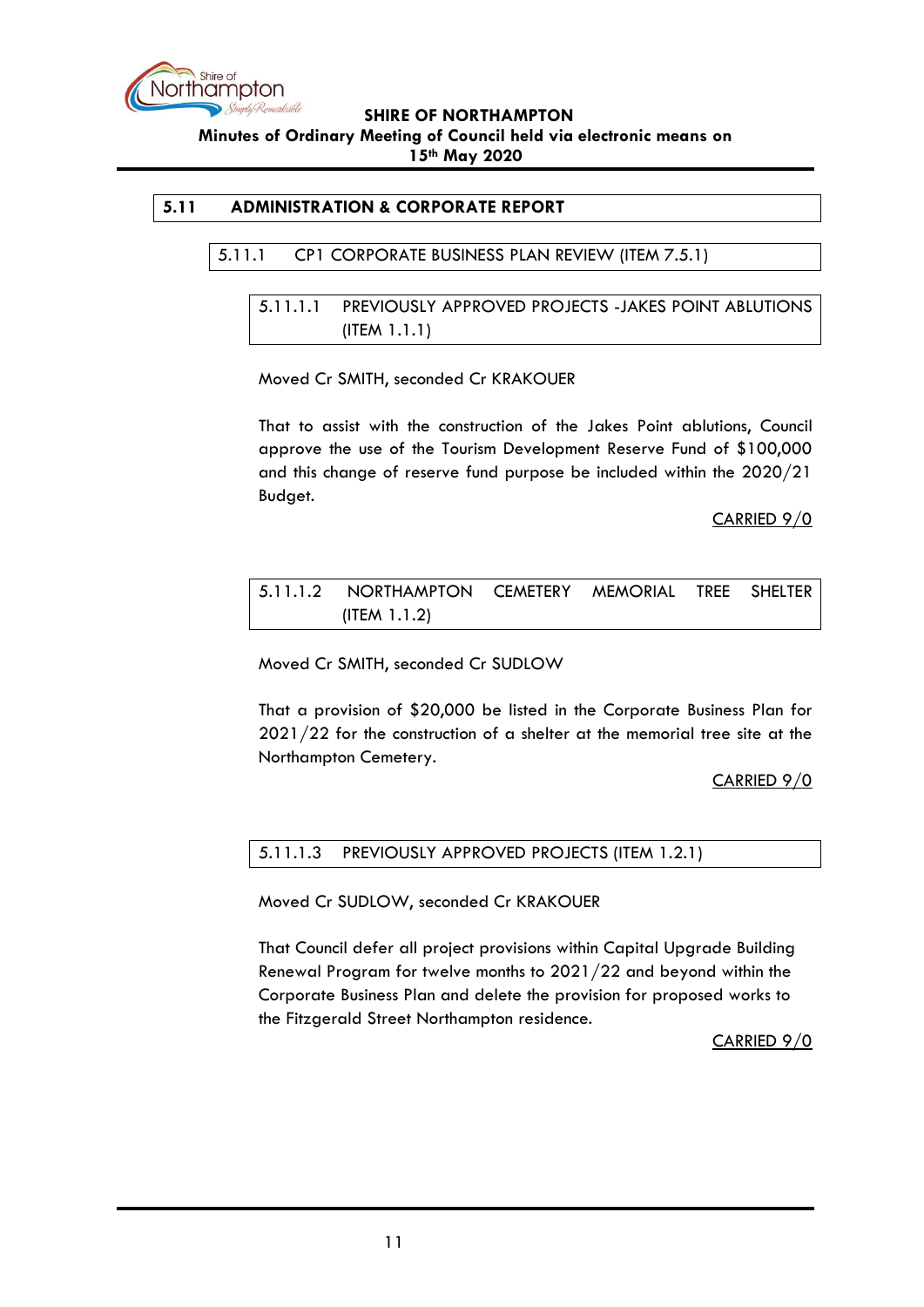

<span id="page-11-0"></span>5.11.1.4 NORTHAMPTON BOWLING CLUB – SYNTHETIC GREEN (ITEM 2.1.1)

Moved Cr SUCKLING, seconded Cr STOCK-STANDEN

That Council supports the proposal of the Northampton Bowling Club to install a synthetic green at their club in 2020/21 and that Council to contribute \$119,000 towards the project, subject to receipt of a Community Sport and Recreation Facilities Fund (CSRFF) grant by the Bowling Club.

CARRIED 9/0

# <span id="page-11-1"></span>5.11.1.5 HORROCKS COMMUNITY CENTRE – PLAYGROUND SHELTER (ITEM 2.2.2)

Noted

### <span id="page-11-2"></span>5.11.1.6 KALBARRI FORESHORE REDEVELOPMENT (ITEM 2.2.2)

Moved Cr SIMKIN, seconded Cr SMITH

That Council defer the provision of \$100,000 for replacement of playground equipment at the Marina Park and the provision of \$42,000 for bin surrounds to 2021/22 as proposed within the Kalbarri Foreshore Parkland Upgrade Plan.

### CARRIED 9/0

# <span id="page-11-3"></span>5.11.1.7 PLAYGROUND SHELTER – HORROCKS FORESHORE (ITEM 2.2.3)

Moved Cr SUCKLING, seconded Cr HAY

That Council not support the installation of shelters over playgrounds that are under the control of Council and will no longer consider requests to fund playground shade shelters.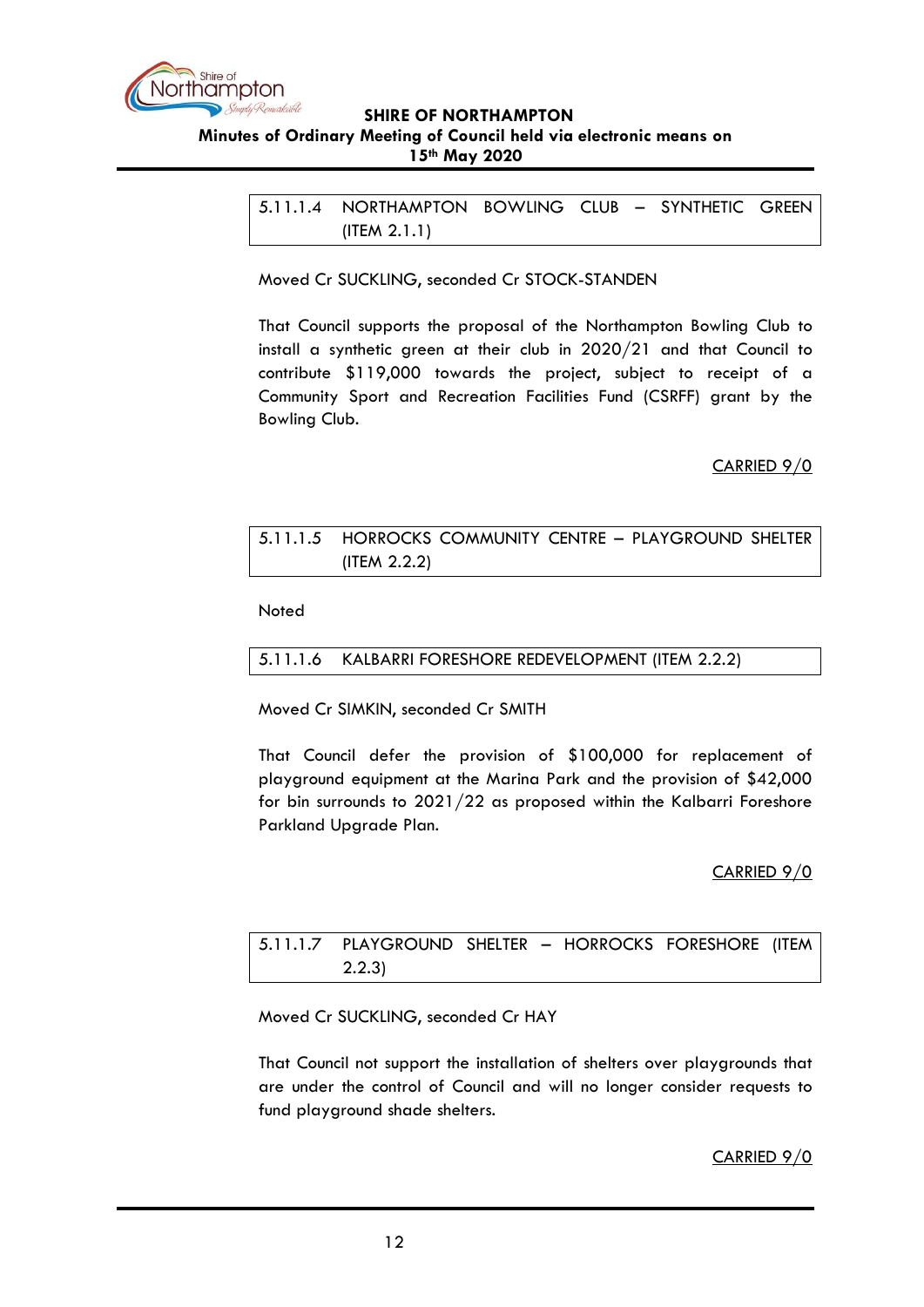<span id="page-12-0"></span>

5.11.1.8 RSL HALL – STEPS AND CAR PARK ASPHALT SEAL (ITEM 2.2.4)

Moved Cr SUCKLING, seconded Cr SMITH

That Council approves the use of the surplus funds on the RSL Hall project to asphalt seal the existing car park front area including line marking of the disabled car bay.

### CARRIED 9/0

## <span id="page-12-1"></span>5.11.1.9 MALLARD PARK – LAWN AND RETICULATION (ITEM 2.2.1)

Moved Cr SIMKIN, seconded Cr KRAKOUER

That Council not support the request to install lawn and reticulation at Mallard Park, Kalbarri.

CARRIED 9/0

#### <span id="page-12-2"></span>5.11.1.10 PORT GREGORY FORESHORE SHELTERS (ITEM 2.2.6)

Moved Cr HAY, seconded Cr STEWART

That Council reduce the provision of beach shelters to four (4) for the Port Gregory foreshore and these works to occur in 2020/21 as listed in the Corporate Business Plan.

CARRIED 9/0

<span id="page-12-3"></span>5.11.1.11 OGILVIE EAST ROAD – BITUMEN SEAL BALANCE OF ROAD (ITEM 3.1.1)

Moved Cr SMITH seconded Cr PIKE,

That Council lists the construction and bitumen sealing of the balance of the section Ogilvie East Road currently unsealed to commence in 2025/26 of the Corporate Business Plan.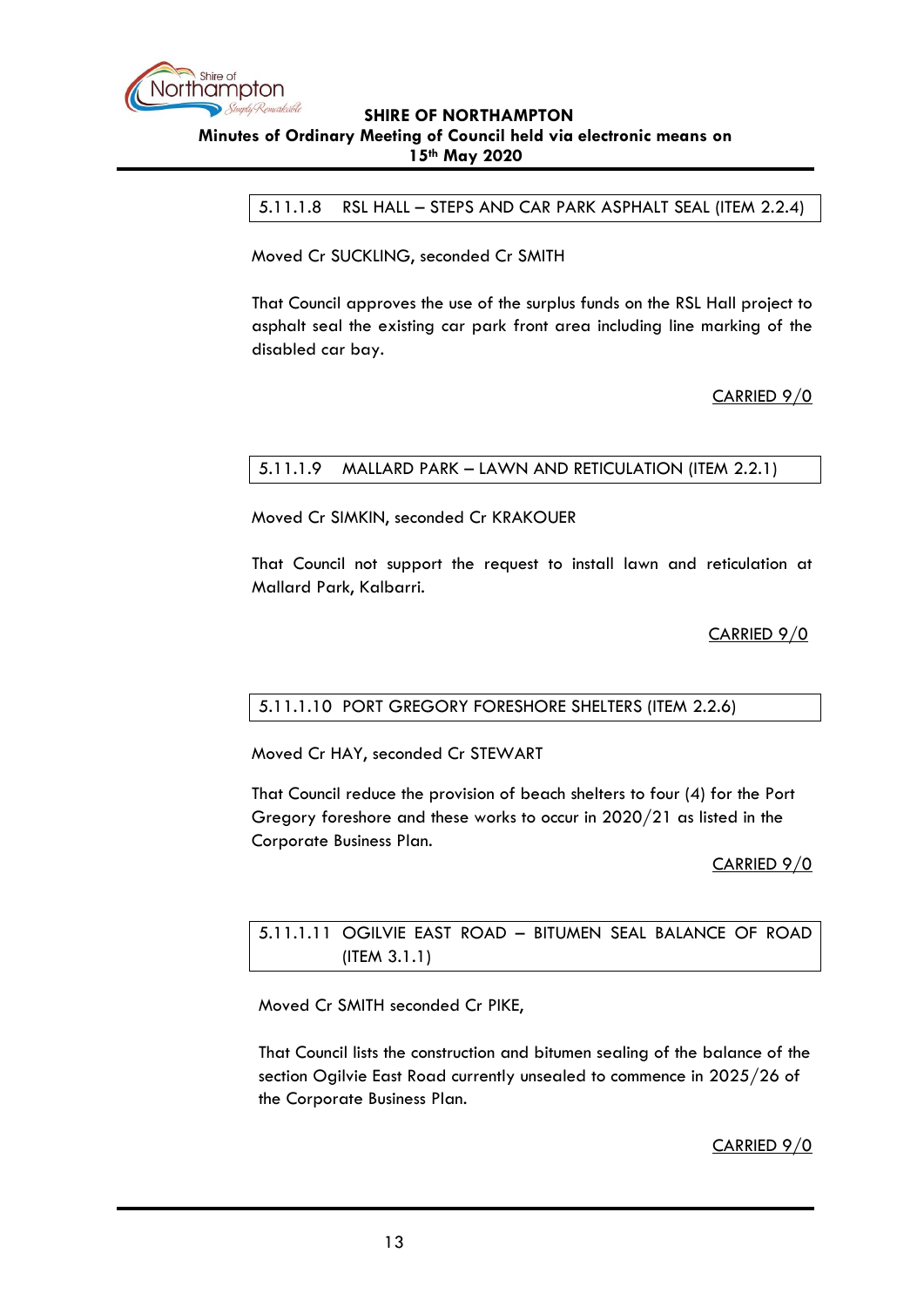<span id="page-13-0"></span>

5.11.1.12 BALANCE OF NANDA DRIVE TO BE CONSTRUCTED (ITEM 3.1.2)

Moved Cr STOCK-STANDEN, seconded Cr SUDLOW

That Council lists the construction of the balance of the unmade portion of Nanda Drive to commence in 2025/26 of the Corporate Business Plan.

CARRIED 9/0

## <span id="page-13-1"></span>5.11.1.13 BOWES RIVER ROAD (ITEM 3.1.3)

Moved Cr SUCKLING, seconded Cr SUDLOW,

That Council not consider the upgrade of the Bowes River Road to a bitumen seal status within the current Corporate Business Plan.

CARRIED 9/0

#### <span id="page-13-2"></span>5.11.1.14 STARLING ROAD (ITEM 3.1.4)

Moved Cr SIMKIN, seconded Cr SMITH,

That Council defer consideration of this project to 2020/21 review of the Corporate Business Plan.

### CARRIED 9/0

### <span id="page-13-3"></span>5.11.1.15 FUTURE ROAD PROJECTS (ITEM 3.2.1)

CEO reported that a preliminary calculation of the long term financial plan indicated that the capital works sector of Council operations will have a significant effect on Council finances resulting in a financial shortfall for the next five years and therefore a total review of the five year road construction program will be required to ensure delivery of projects and services.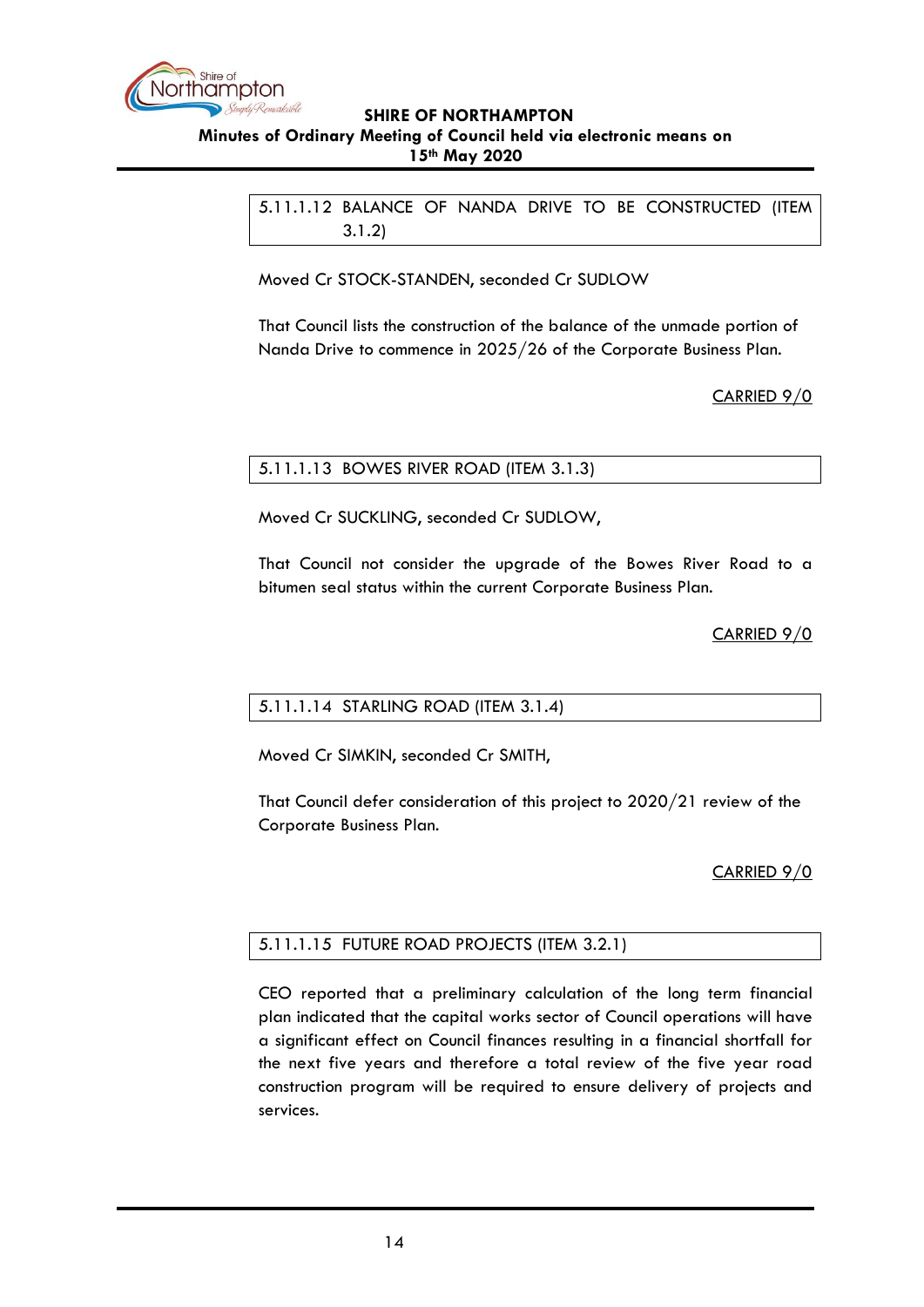

CEO requested Council that they not consider the road programme and that staff undertake a review and forward to Council for endorsement at the June 2020 meeting.

Moved Cr SUCKLING, seconded Cr SMITH

That Council considers the findings of a review of all future road projects to be undertaken by Management and determines what works are to be progressed and in which years to be endorsed at the June 2020 meeting of Council.

CARRIED 9/0

### <span id="page-14-0"></span>5.11.1.16 JAKES POINT CAR PARK (ITEM 3.3.2)

Moved Cr SUCKLING, seconded Cr SMITH

That Council makes a provision of \$62,000 in the 2020/21 draft budget for the construction of a new carpark at the soon to be constructed Jakes Point ablutions and that all other proposed car park development works be deferred for twelve months to 2021/22 and beyond.

CARRIED 9/0

### <span id="page-14-1"></span>5.11.1.17 HAMPTON GARDENS CAR PARK EXTENSION (ITEM 3.3.3)

Moved Cr SUDLOW, seconded Cr SUCKLING

That Council:

- 1. List for consideration within the 2020/21 draft budget the construction of a concrete footpath on northern side of Essex Street from opposite the long vehicle parking area traversing to the RSL car park entrance road.
- 2. List for further consideration in 2023/24 of the Corporate Business Plan the construction of additional car parking on the north side of Hampton Gardens.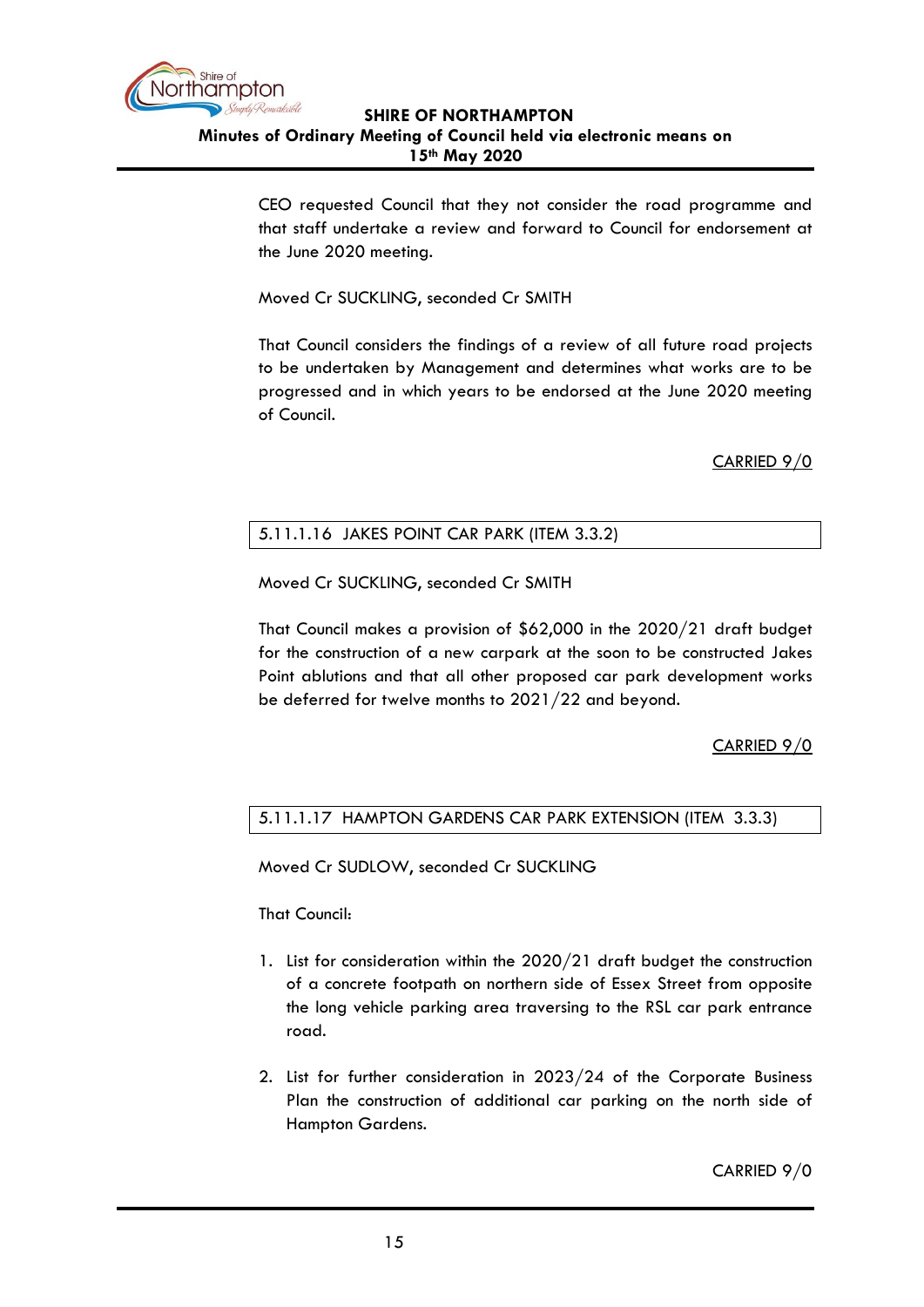

<span id="page-15-0"></span>5.11.1.18 BARBARA DOWLING-CASLEY – ONSLOW STREET PATHWAY (ITEM 4.1.1)

Moved Cr SUCKLING, seconded Cr SMITH

That Council not support the request for the construction of a footpath in Onslow Street within the Corporate Business Plan as it is deemed to be not warranted.

CARRIED 9/0

## <span id="page-15-1"></span>5.11.1.19 RIC DAVEY – NANDA DRIVE PATHWAY TO BE BROUGHT FORWARD (ITEM 3.3.2)

Moved Cr STOCK-STANDEN, seconded Cr SUDLOW

That Council not support the request to bring the construction of the Nanda Drive footpath forward as Council has determined its footpath construction plan with other priorities to take precedence.

# CARRIED 9/0

Council adjourned for afternoon tea at 2.55pm.

Meeting reconvened at 3.12pm with the following in attendance:

Cr Simkin, Cr Krakouer, Cr Stock-Standen, Cr Suckling, Cr Hay, Cr Pike, Cr Smith, Cr Sudlow, Cr Stewart, Garry Keeffe, Grant Middleton, Neil Broadhurst and Michelle Allen.

# <span id="page-15-2"></span>5.11.1.20 KALBARRI DEVELOPMENT ASSOCIATION – PATHWAY FROM SCHOOL TO POST OFFICE (ITEM 4.1.3)

Moved Cr SUDLOW, seconded Cr SUCKLING

That Council lists this project for consideration in 2020/21 draft budget and that the pathway be located on the north side of Hackney Street.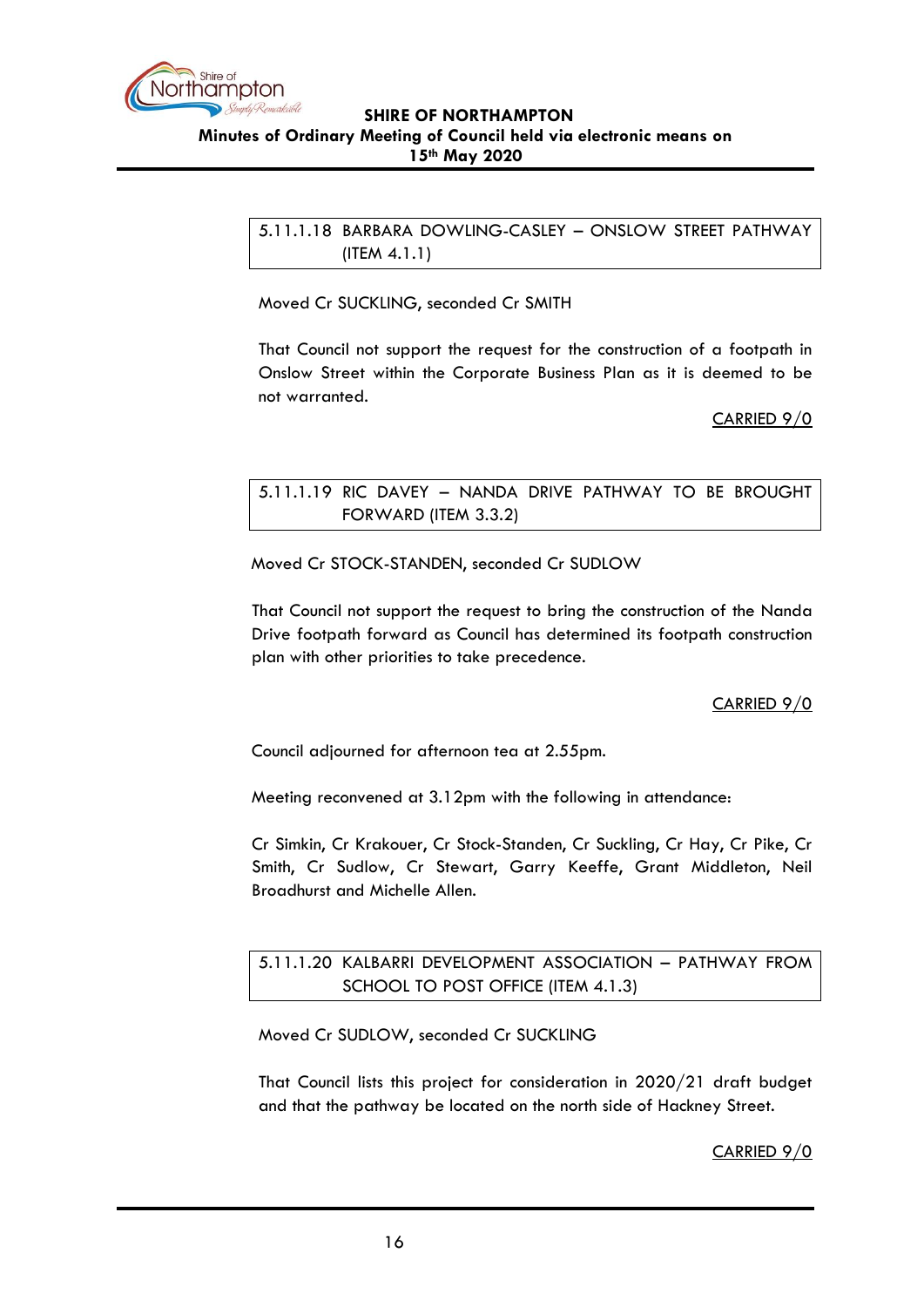<span id="page-16-0"></span>

## 5.11.1.21 ZUYTDORP LOOKOUT PATHWAY IMPROVEMENTS (ITEM 4.1.4) AND RED BLUFF ROAD PATHWAY (ITEM 4.2.2)

Moved Cr SUDLOW, seconded Cr SUCKLING

That Council defers the above pathway upgrades for consideration in 2020/21 Corporate Business Plan review.

CARRIED 9/0

## <span id="page-16-1"></span>5.11.2 PLANT REPLACEMENT PROGRAM (ITEM CP5)

Moved Cr SIMKIN, seconded Cr KRAKOUER

That Council defer all major plant replacement proposals for a twelve month period throughout the plan with the exception of administration vehicles and works utilities and that the replacement program to be considered within the draft 2020/21 budget to be as per the following:

|                                          |              | <b>Est Purch</b> |                   | <b>Estimate</b> |             | <b>Estimate</b> |  |
|------------------------------------------|--------------|------------------|-------------------|-----------------|-------------|-----------------|--|
| <b>Description</b>                       | <b>Price</b> |                  | <b>Sale Price</b> |                 | <b>Nett</b> |                 |  |
| 4WD Wagon - Manager of Works             | S            | 60,000           |                   | 30,000          | S           | 30,000          |  |
| AWD Car - Deputy CEO                     | \$           | 43,000           | S                 | 21,000          | \$          | 22,000          |  |
| Case International Tractor & Attachments | S            | 83,000           |                   | 10,000          |             | 73,000          |  |
| Truck - Maintenance Northampton          | S            | 175,000          |                   | 53,000          |             | \$122,000       |  |
| Total                                    |              | 361,000          |                   | 114,000         |             | \$247,000       |  |

# CARRIED 9/0

### <span id="page-16-2"></span>5.11.3 NATIONAL REDRESS SCHEME (ITEM 7.5.2)

Moved Cr SUCKLING, seconded Cr PIKE

That Council:

1. Notes the consultation undertaken and information provided by the Department of Local Government, Sport and Cultural Industries in regarding the National Redress Scheme and the participation of WA local governments.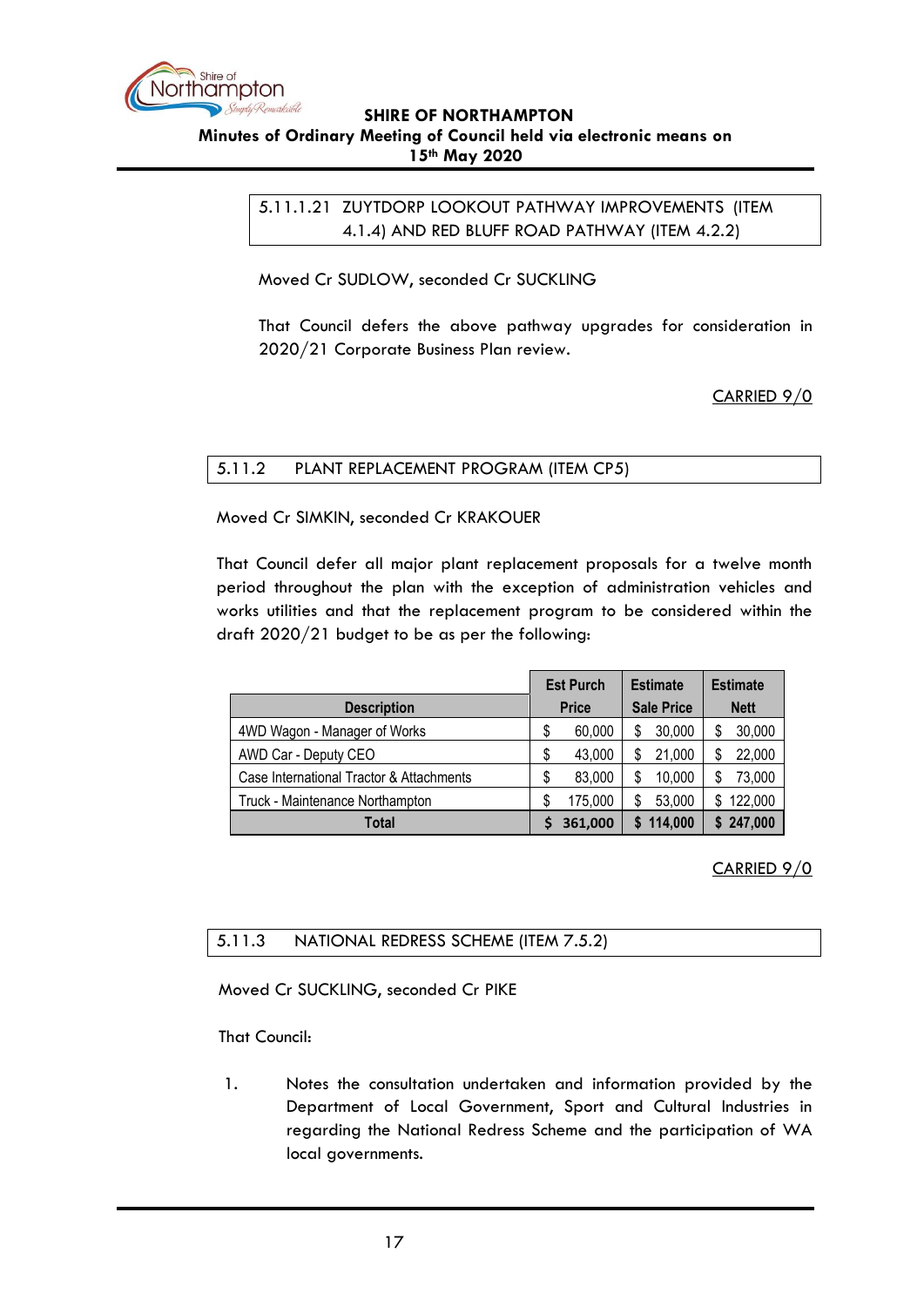

- 2. Notes that the Northampton Shire Council will not be included in the WA Government's amended participation declaration (and afforded the associated financial and administrative coverage), unless the Council makes a specific and formal decision to the be included.
- 3. Endorses the participation of the Northampton Shire Council in the National Redress Scheme as a State Government institution and included as part of the State Government's declaration.
- 4. Grants authority to Chief Executive Officer to execute a service agreement with the State, if a Redress application is received.
- 5. Notes that a confidential report will be provided if a Redress application is received by the Northampton Shire Council.

CARRIED 9/0

Neil Broadhurst departed the meeting at 3.34pm.

# <span id="page-17-0"></span>5.11.4 FREE CAMPING – NORTHAMPTON GOLF CLUB (ITEM 7.5.3)

Moved Cr SMITH, seconded Cr SUCKLING

That following the commencement of the operations of the Northampton Caravan Park, that Council close the free camping site at the Northampton Golf Club and this decision be reviewed within twelve months of the closure of the free camping site.

# CARRIED 7/2

Cr Simkin and Cr Stock-Standen wished for their names to be recorded as voting against the motion.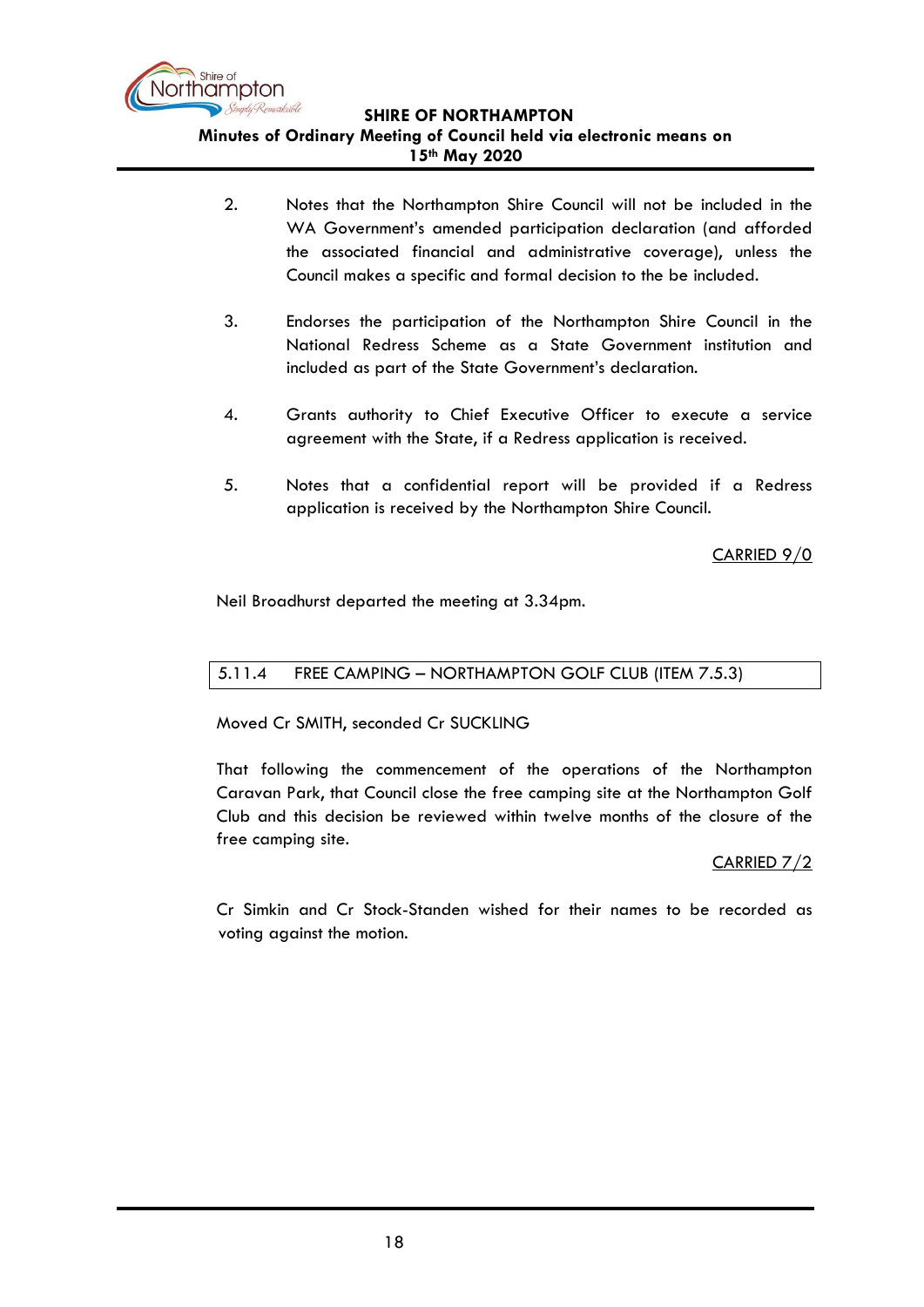

<span id="page-18-0"></span>5.11.5 REVIEW OF COMMUNITY STRATEGIC PLAN (ITEM 7.5.4)

Moved Cr HAY, seconded Cr STEWART

That Council determines the current imperatives for the Community Strategic Plan are :

- 1. Return of a regular air passenger service to Kalbarri with community structured airfare costs.
- 2. Oakajee Project
- 3. Development of a heavy haulage route around Northampton
- 4. Strategic relationships with mining companies and developers
- 5. Expanding the role of the Council as a lobbyist for service provision to the Shire
- 6. Further development of residential and industrial land in the Shire
- 7. Achieve sustainable development in new land and residential projects
- 8. Protecting the existing broad acre farming industry and the unique lifestyle opportunities available within the Shire
- 9. Develop the Kalbarri to Shark Bay Road
- 10. Installation of artificial reefs in the region to promote recreational fishing
- 11. Develop a regional alliance with neighbouring local governments to address issues that affect their respective communities that are localised and similar.

### CARRIED 9/0

<span id="page-18-1"></span>5.11.6 STAFF EMPLOYMENT CONDITIONS – WAGES & SALARIES (ITEM 7.5.5)

Moved Cr SIMKIN, seconded Cr STEWART

That all staff are to be entitled to their annual wage and salary increase as per current agreements/contracts as from 1 July 2020.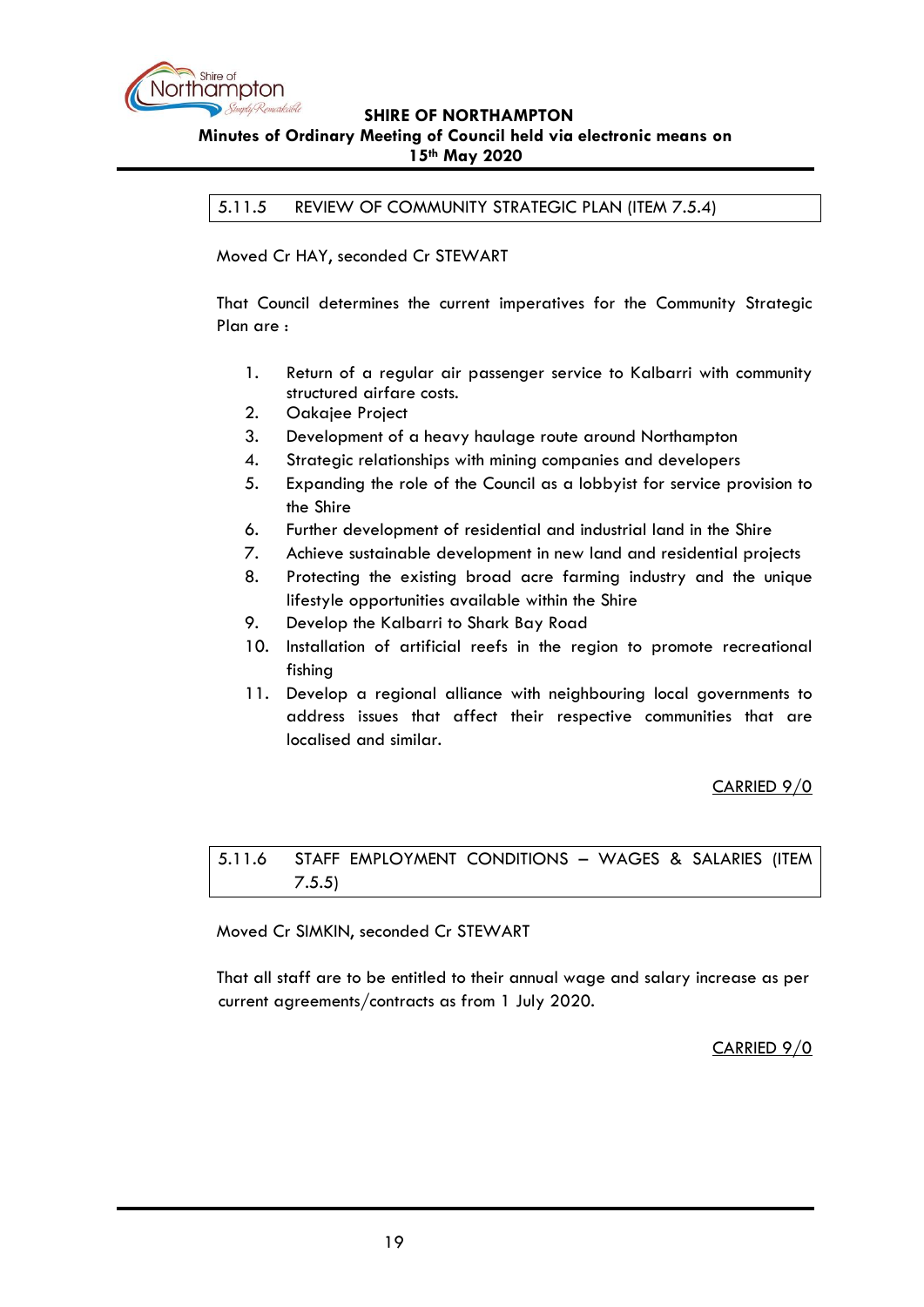

<span id="page-19-0"></span>5.11.7 FENCE COMPOUND – GREGORY WATER SUPPLY TANKS (ITEM 7.5.6)

CEO reported that advice had been received from its insurers that no fully enclosed fence compound is required and that a locked gate at the entrance to the water storage tanks is suffice, therefore this matter is withdrawn for consideration.

## <span id="page-19-1"></span>5.11.8 RATE EXEMPTION REQUEST – AUSTRALIAN HOTELS ASSOCIATION (ITEM 7.5.7)

Moved Cr SUCKLING, seconded Cr SMITH

That Council advise the Australian Hotel Association that Council will not be providing a rates and charges exemption or refund for Hotels within the Shire due to:

- 1. Hotels within the Shire have the ability to sell take away alcohol and food, to allow the continuing of their businesses in some form.
- 2. There are many other businesses in the hospitality industry within our shire that are affected by COVID 19 the same as Hotels.
- 3. If an exemption or refund is to apply for Hotels then a precedence would be set for all other similar businesses to apply for a rate exemption or refund which would have a major impact on Councils financial resources to continue providing services to residents.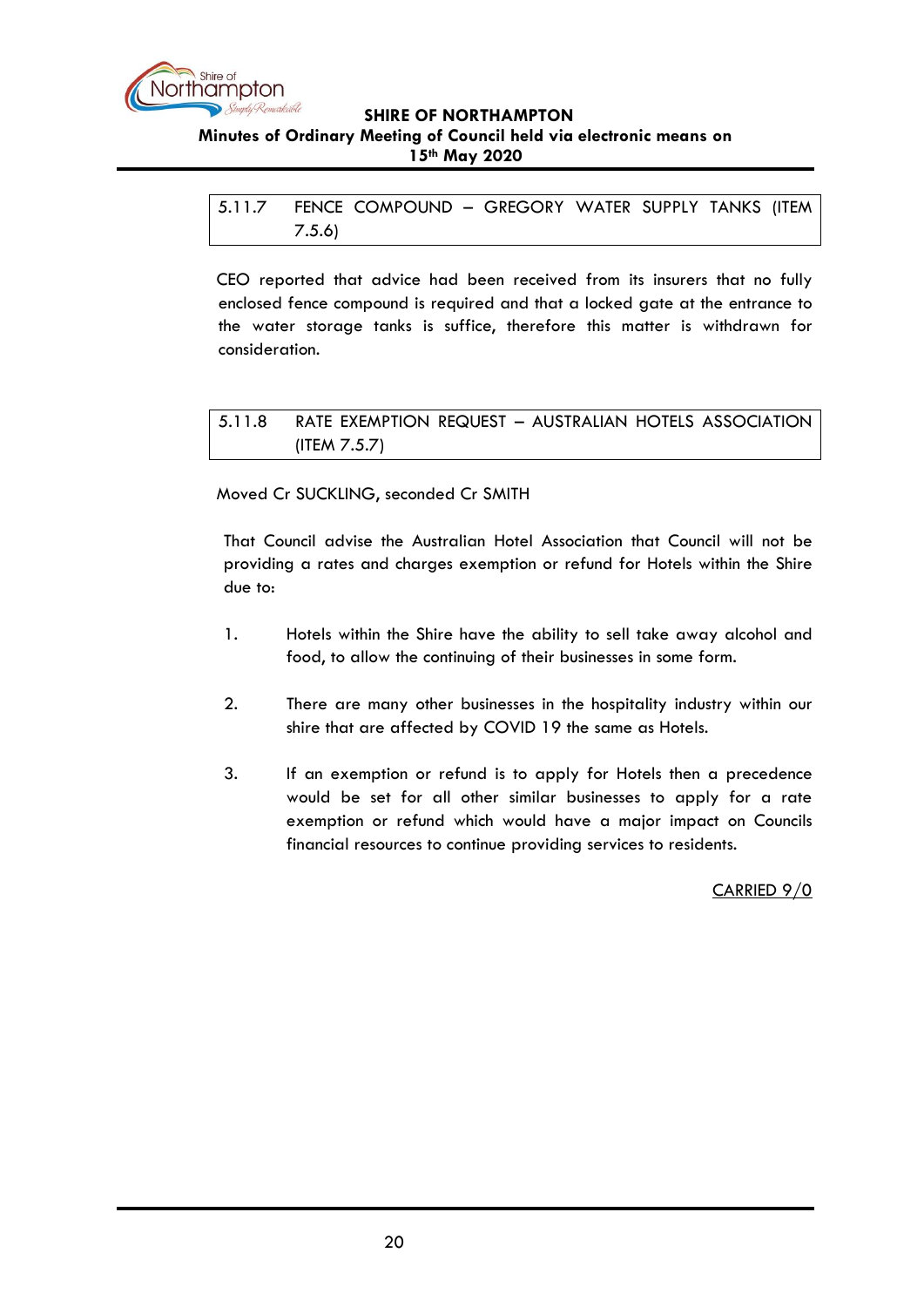

<span id="page-20-0"></span>5.11.9 RATE WRITE OFF – LOT 10 ESSEX STREET, NORTHAMPTON (ITEM 7.5.8)

Moved Cr SUCKLING, seconded Cr STEWART

### That Council:

- 1. Exempt Lot 10 Essex Street, Northampton from rates due to the property being owned and to be used for nonprofitable purpose, expansion of retirement home for Pioneer Lodge Inc.
- 2. That the balance of rates owing on Lot 10 Essex Street, Northampton from 4 May 2020 to 30 June 2020 to the value of \$670.38 be written off.

### CARRIED BY AN ABSOLUTE MAJORITY 9/0

### <span id="page-20-1"></span>5.11.10 KALBARRI FORESHORE PARKLAND SHELTERS (ITEM 7.5.9)

Moved Cr SMITH, seconded Cr PIKE

That Council not approve the replacement of the Kalbarri parkland foreshore shelter roofs to retain uniformity in colour coordination with existing shelters as they consider the change to be insignificant.

### CARRIED 9/0

### <span id="page-20-2"></span>5.11.11 HOT WATER SYSTEM REPLACEMENT (ITEM 7.5.10)

Moved Cr HAY, seconded Cr KRAKOUER

That Council replace the hot water system unit at 3 Rake Place, Northampton with a 26 litre/per/minute instantaneous gas hot water system and this be declared authorised expenditure.

#### CARRIED BY AN ABSOLUTE MAJORITY 8/1

Cr Smith wished for his name to be recorded as voting against the motion.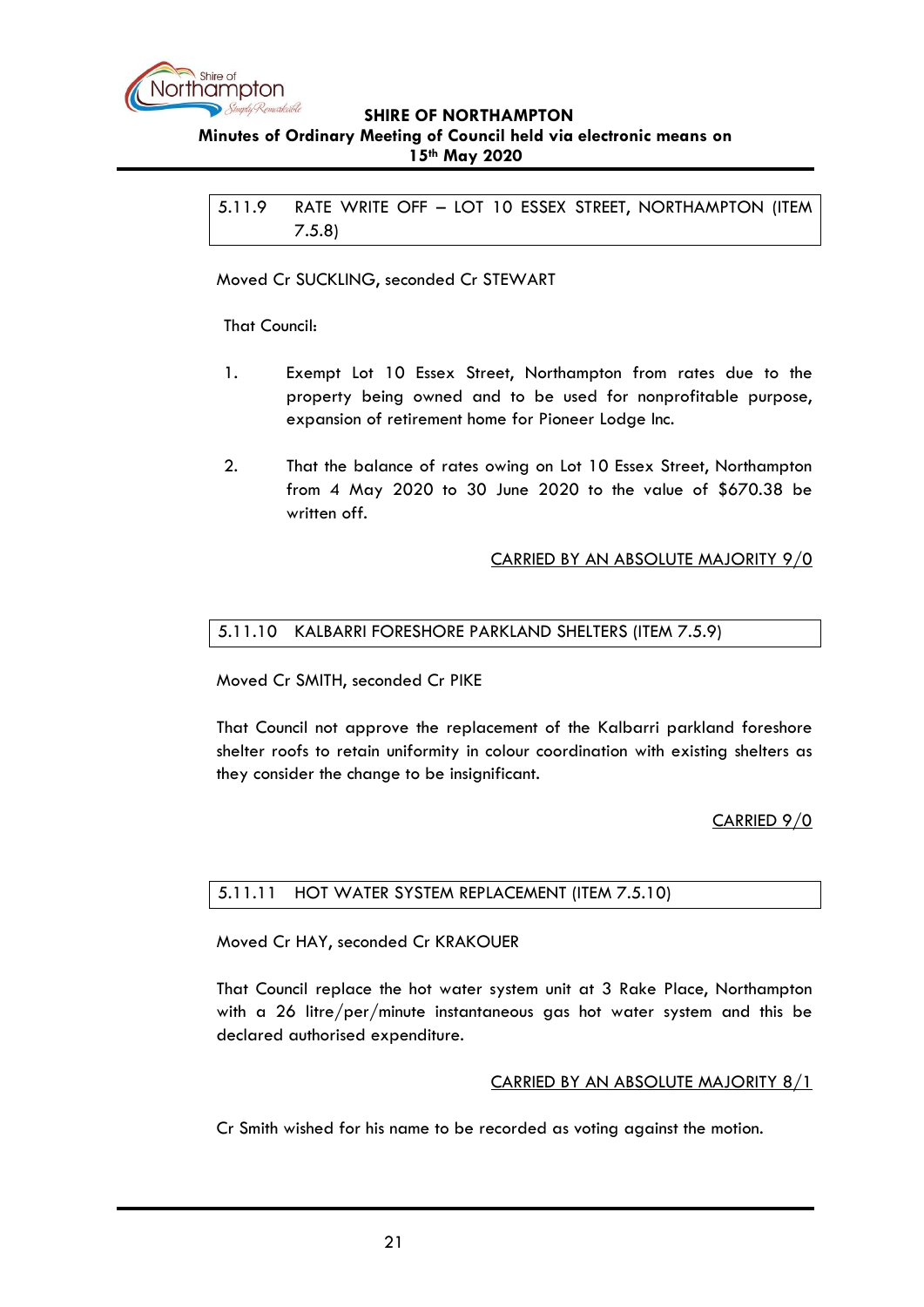

### <span id="page-21-0"></span>5.11.12 LUCKY BAY CAMPING AREA (ITEM 7.5.11)

Moved Cr SUCKLING, seconded Cr STEWART

That Council enter into a 12 month lease agreement with the Department of Biodiversity, Conservation and Attractions for the lease of the Lucky Bay Caretakers residence and associated facilities located on Reserve 34945 at a rate of \$100 per week and that a formal lease for be entered into.

CARRIED 9/0

### <span id="page-21-1"></span>5.11.13 COOLCALALAYA ROAD (ITEM 7.5.12)

Moved Cr SUDLOW, seconded Cr STEWART

That Council accept the quote from the Shire of Murchison of \$4,318 plus GST to undertake maintenance grading of the Coolcalalaya Road from the Coolcalalaya homestead through to the Shire of Murchison boundary.

CARRIED 9/0

### <span id="page-21-2"></span>5.11.14 NORTHAMPTON PLAYING COURTS FENCE (ITEM 7.5.13)

Moved Cr STOCK-STANDEN, seconded Cr HAY

That Council approve the replacement of wire and pole for southern section of fence including wire replacement on access gates at the Northampton Community Centre playing courts at an estimated cost of \$6,000 and this be declared authorised expenditure.

#### CARRIED BY AN ABSOLUTE MAJORITY 9/0

### <span id="page-21-3"></span>5.11.15 PROPOSED ABLUTIONS – JAKES POINT (ITEM 7.5.14)

Moved Cr SMITH, seconded Cr SUDLOW

That Council accept the quotation from Simple Life Projects for construction of the Jakes Point Ablutions.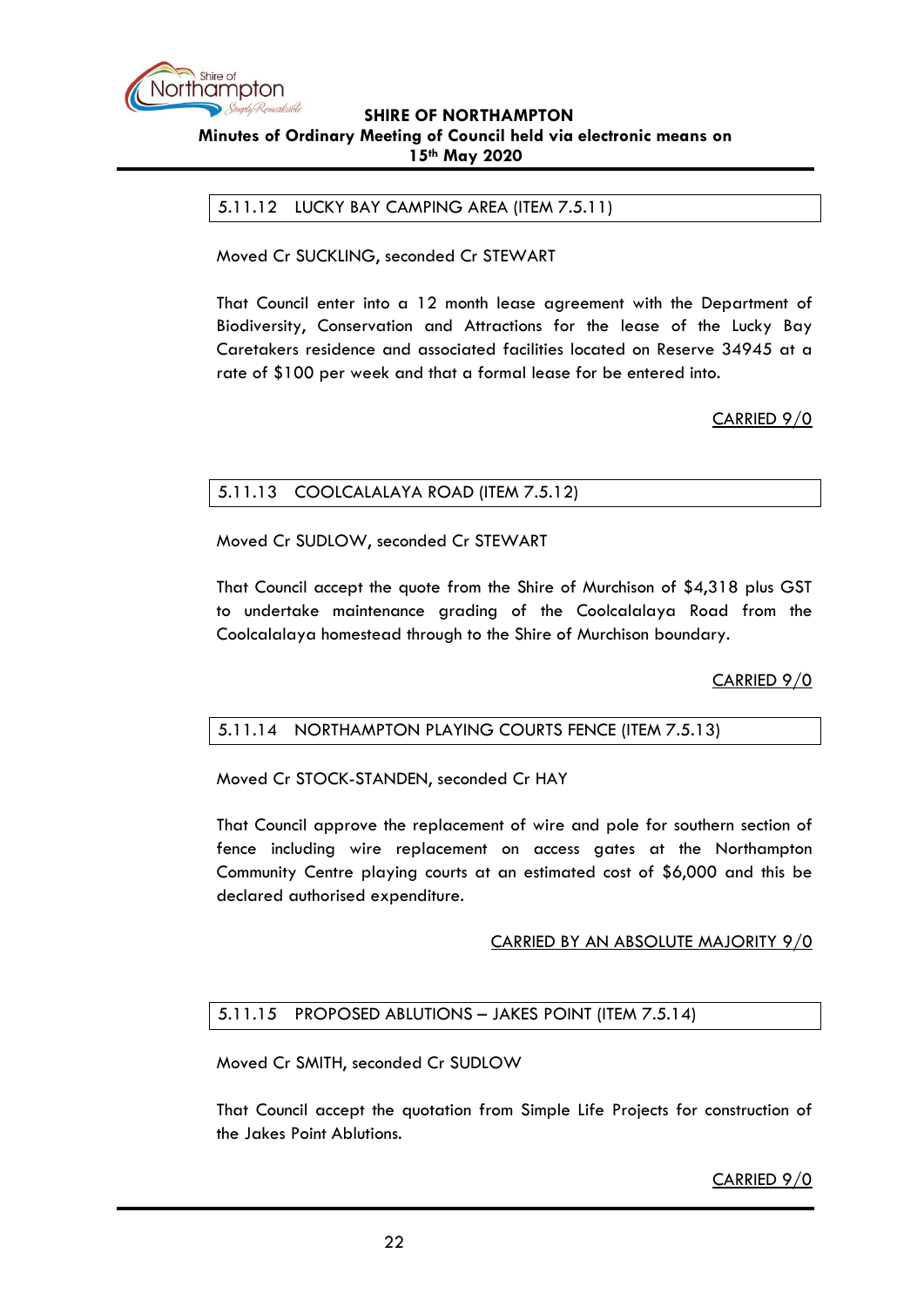

### <span id="page-22-0"></span>**5.12 PRESIDENT'S REPORT**

Since the last Council meeting Cr SIMKIN reported on his attendance at:

11/05/2020 With the Deputy President and CEO met with the Department Biodiversity, Conservation and Attractions in regard to the ongoing management of Lucky Bay camping area

#### <span id="page-22-1"></span>**5.13 DEPUTY PRESIDENT'S REPORT**

Since the last Council meeting Cr KRAKOUER reported on his attendance at:

11/05/2020 With the President and CEO met with the Department Biodiversity, Conservation and Attractions in regard to the ongoing management of Lucky Bay camping area

#### <span id="page-22-3"></span><span id="page-22-2"></span>**5.14 COUNCILLORS' REPORTS**

#### 5.14.1 CR SUCKLING

Since the last Council meeting Cr SUCKLING has reported her attendance at:

22/04/2020 Northampton – met with Mr Reg Reynolds and the CEO to discuss creation of road reserves for the Little Bay Road and the Little Bay Lookout Road.

#### <span id="page-22-4"></span>**5.15 NEW ITEMS OF BUSINESS**

No new items of business were raised.

#### <span id="page-22-5"></span>**5.16 NEXT MEETING OF COUNCIL**

The next Ordinary Meeting of Council will be held on Friday 19th June 2020 commencing at 1.00pm at a venue to be advised.